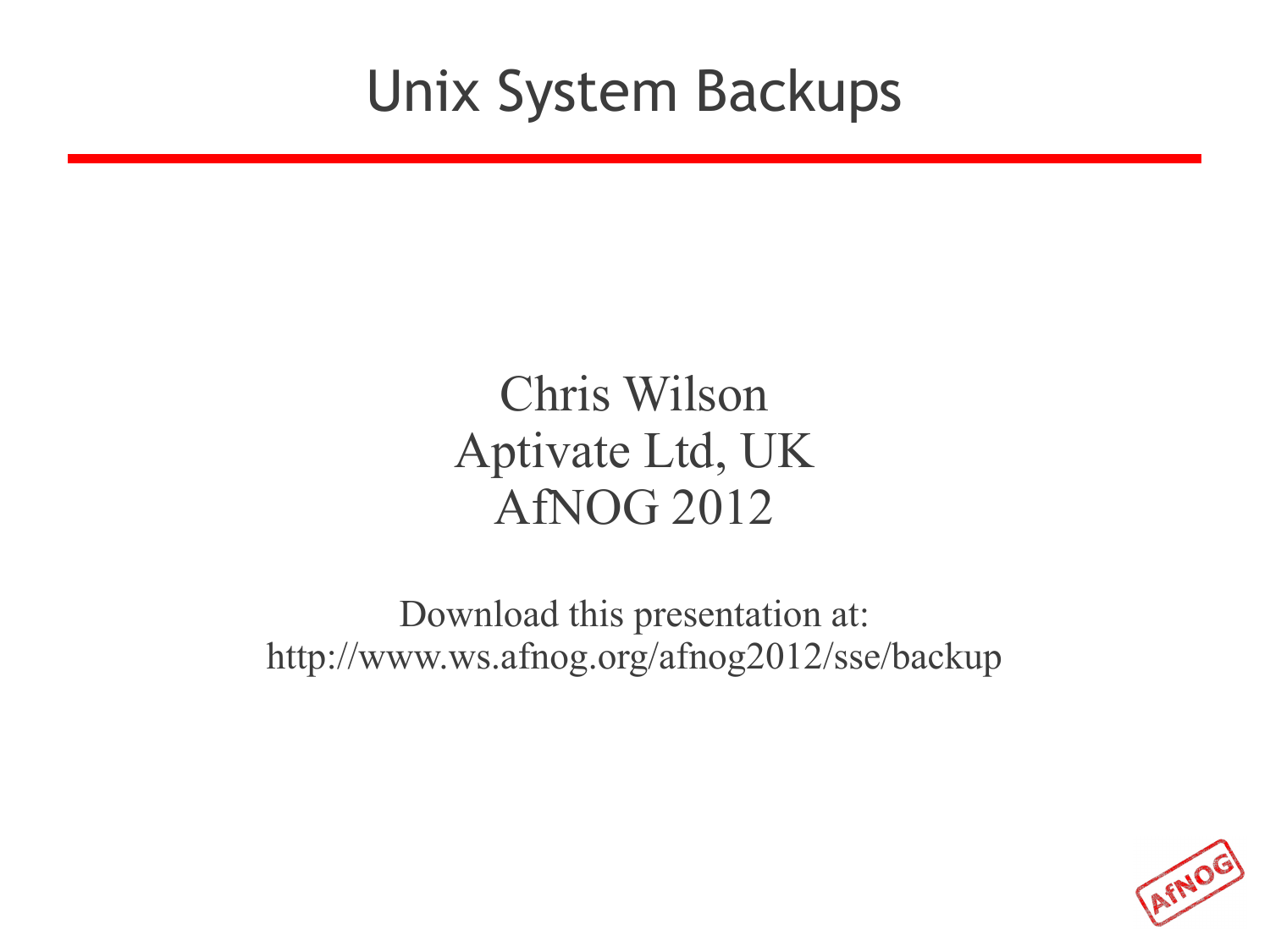# Opening Questions

- How much data do you have?
- When did you last back it up?
- How much would it cost to back it all up, once?
	- Amazon costs \$0.10 per GB per month
	- Hard disks cost \$0.10 per GB for  $\sim$ 3 years?
- What is it worth?
	- What would happen if you lost it all?

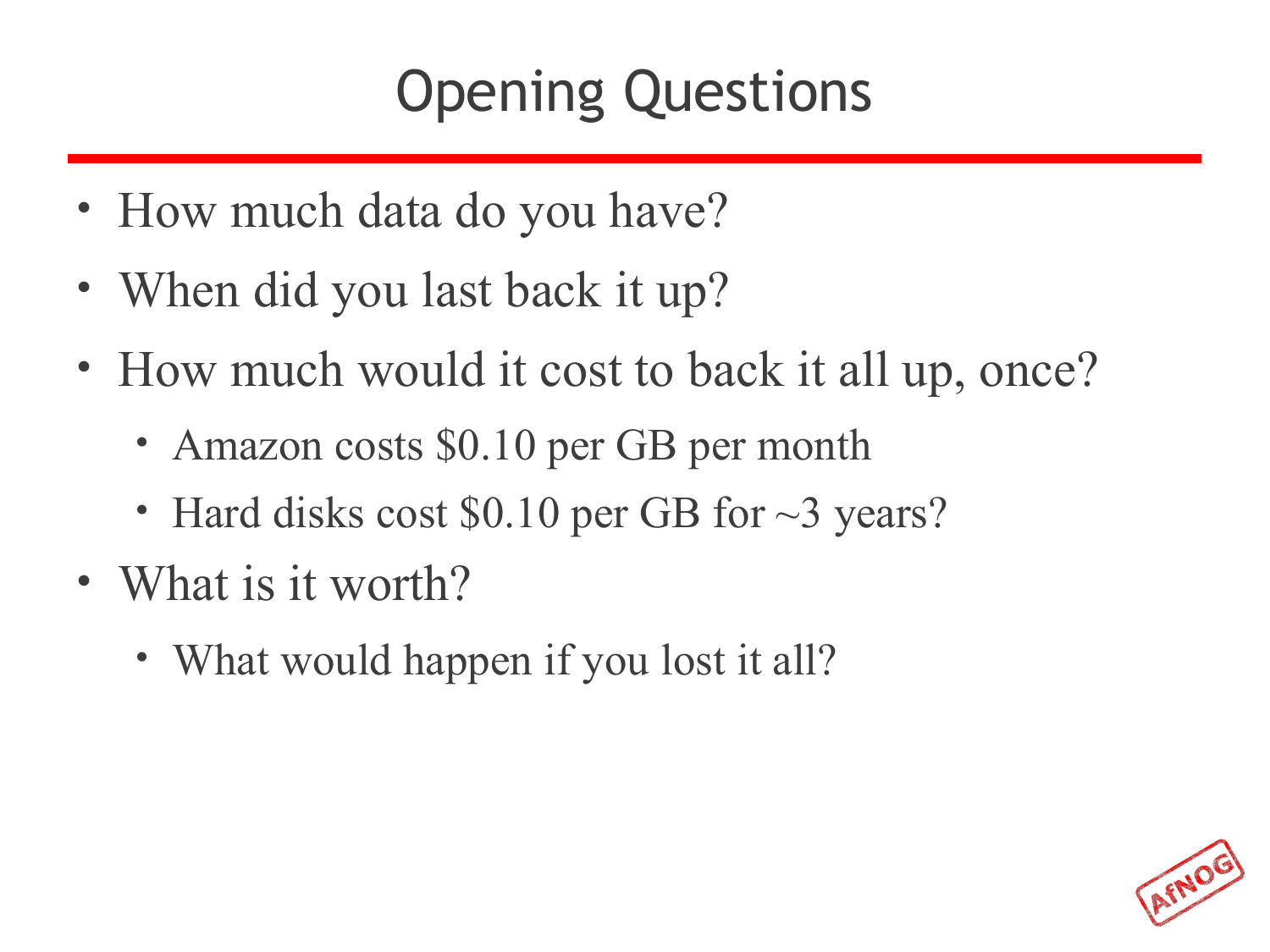### Why bother with backups?

- Recover from user error
	- Deleted files
	- Overwritten files
	- Corrupted filed
- Recover from a major disaster
	- Loss of an entire disk, system, office or data centre
	- Fire, theft, flooding, nuclear war

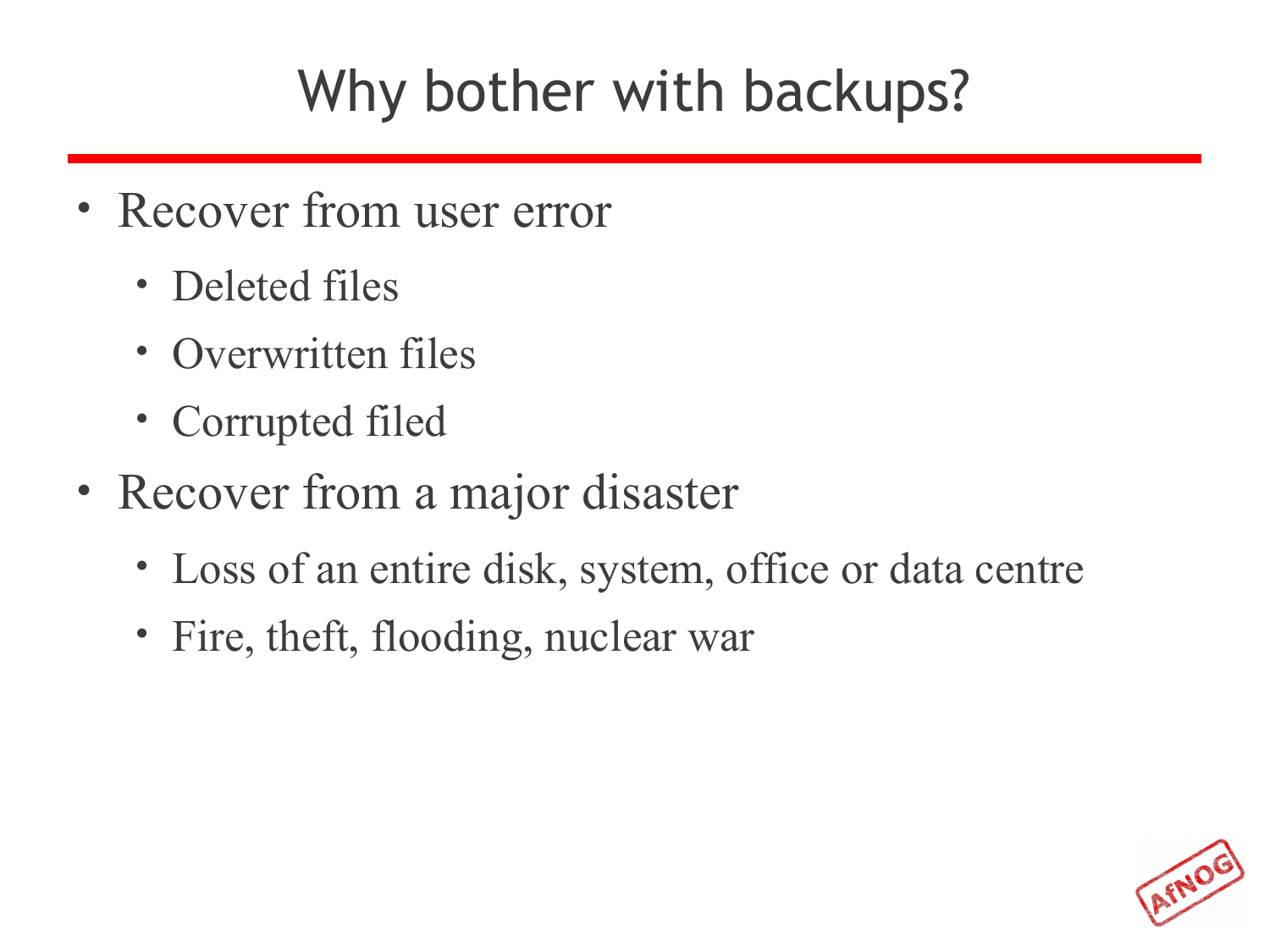#### User error

- Perhaps it happened a long time ago!
	- As much history as possible
- Perhaps it only just happened
	- As close as possible to real time
- Most likely to be used
	- Needs to be fast, easy and cheap to use
- Most likely to be small
	- Needs to be fast and easy to extract single files and directories

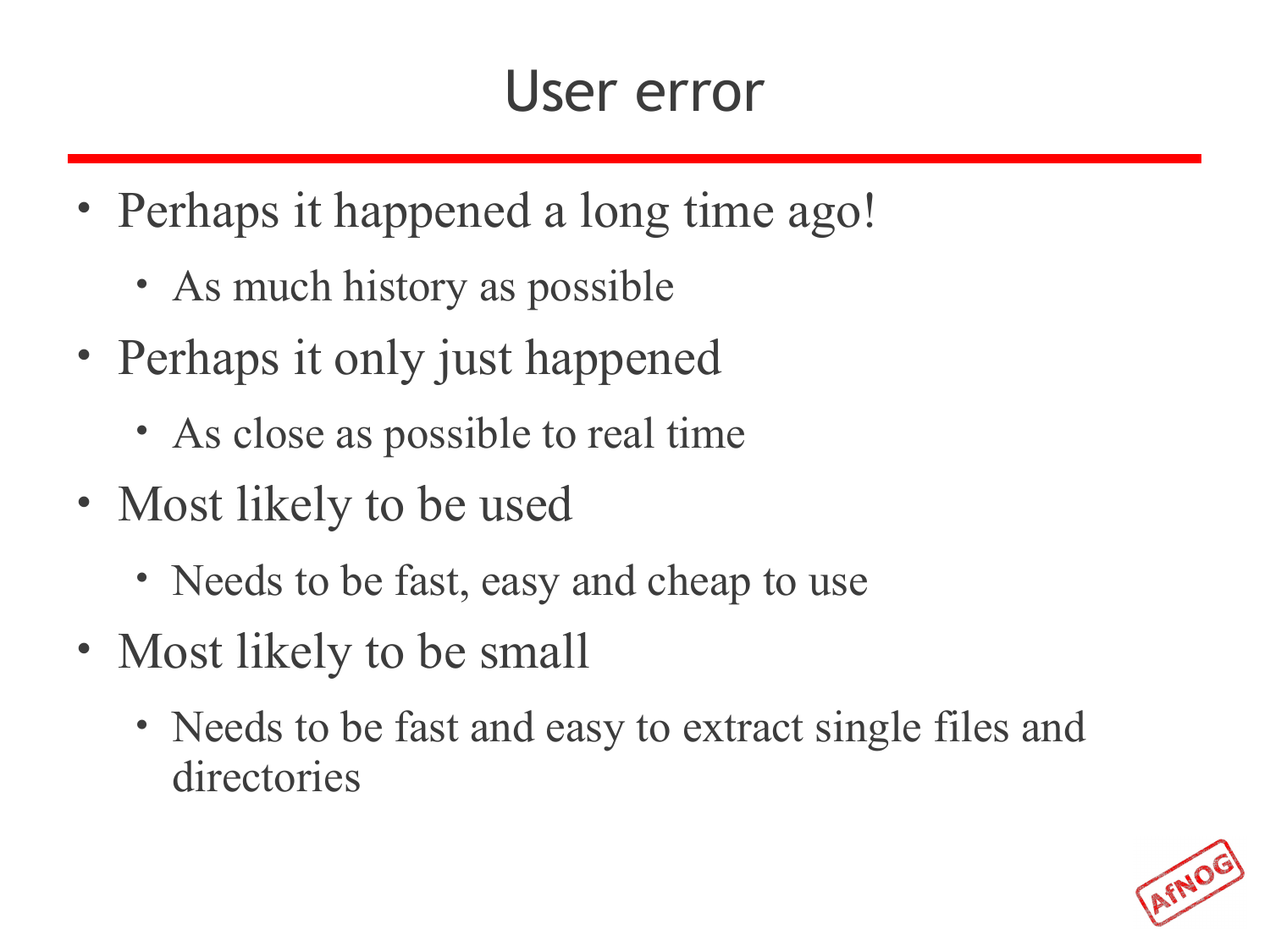#### Major disaster

- You'll know very quickly when it happens
	- History is not very important
- You've lost a lot of data
	- Needs to be as close to real-time as possible
- Downtime is extremely expensive
	- Needs to be fast to restore everything
- You can't rely on anything you own, or nearby
	- Keep it as far away as possible

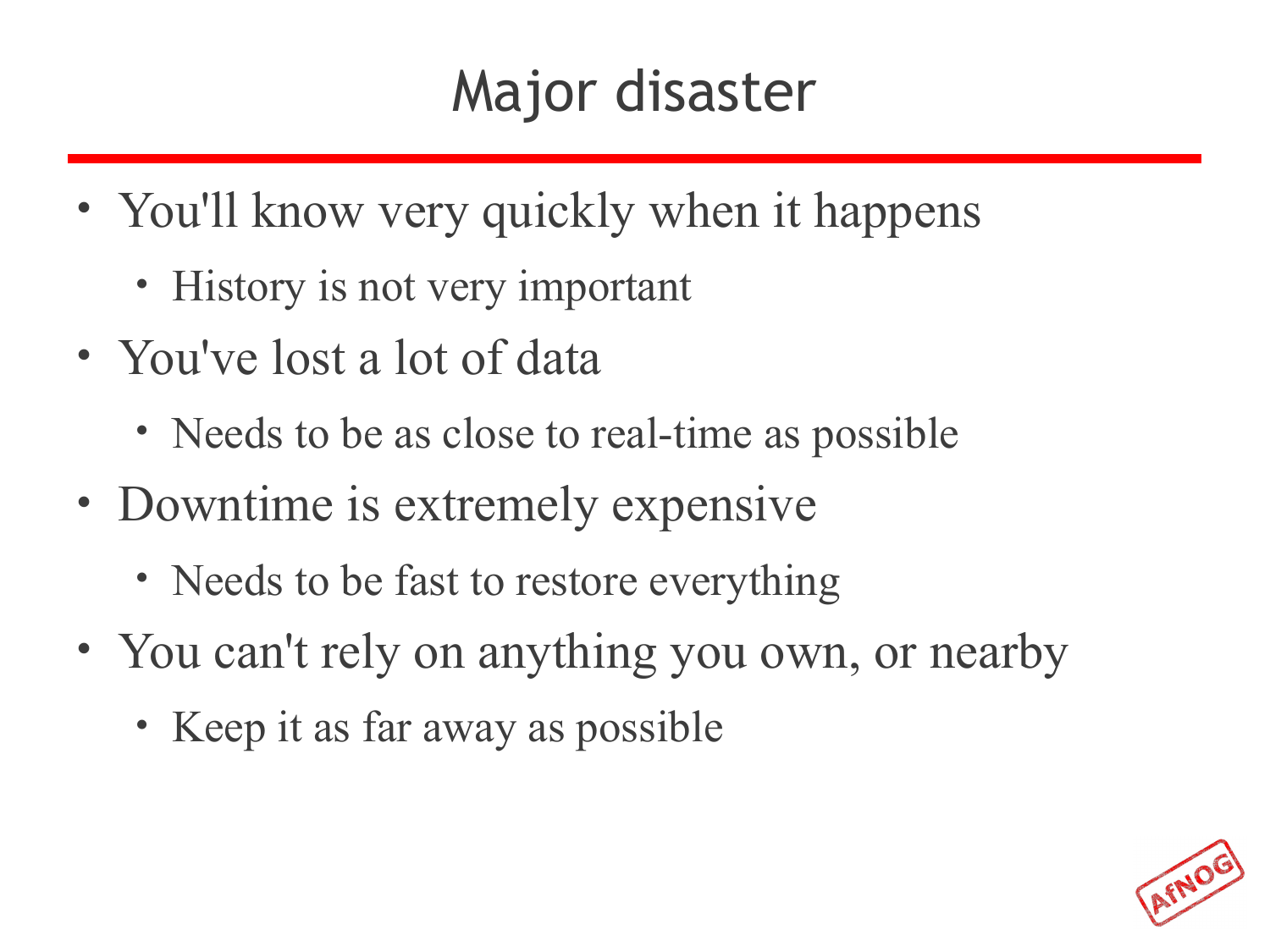### Different requirements

- Recovery from user error (*random access*):
	- Random access and fast seek time
	- Lots of history  $\rightarrow$  small incremental writes or CDP
	- Onsite hard disks are a good choice
- Recovery from a disaster (*bulk*):
	- Fast bulk access (terabytes at a time)
	- Fast restore of entire system to latest snapshot
	- Frequent snapshot updates  $(\rightarrow$  not increments)
	- Offsite hot/cold spare systems are a good choice

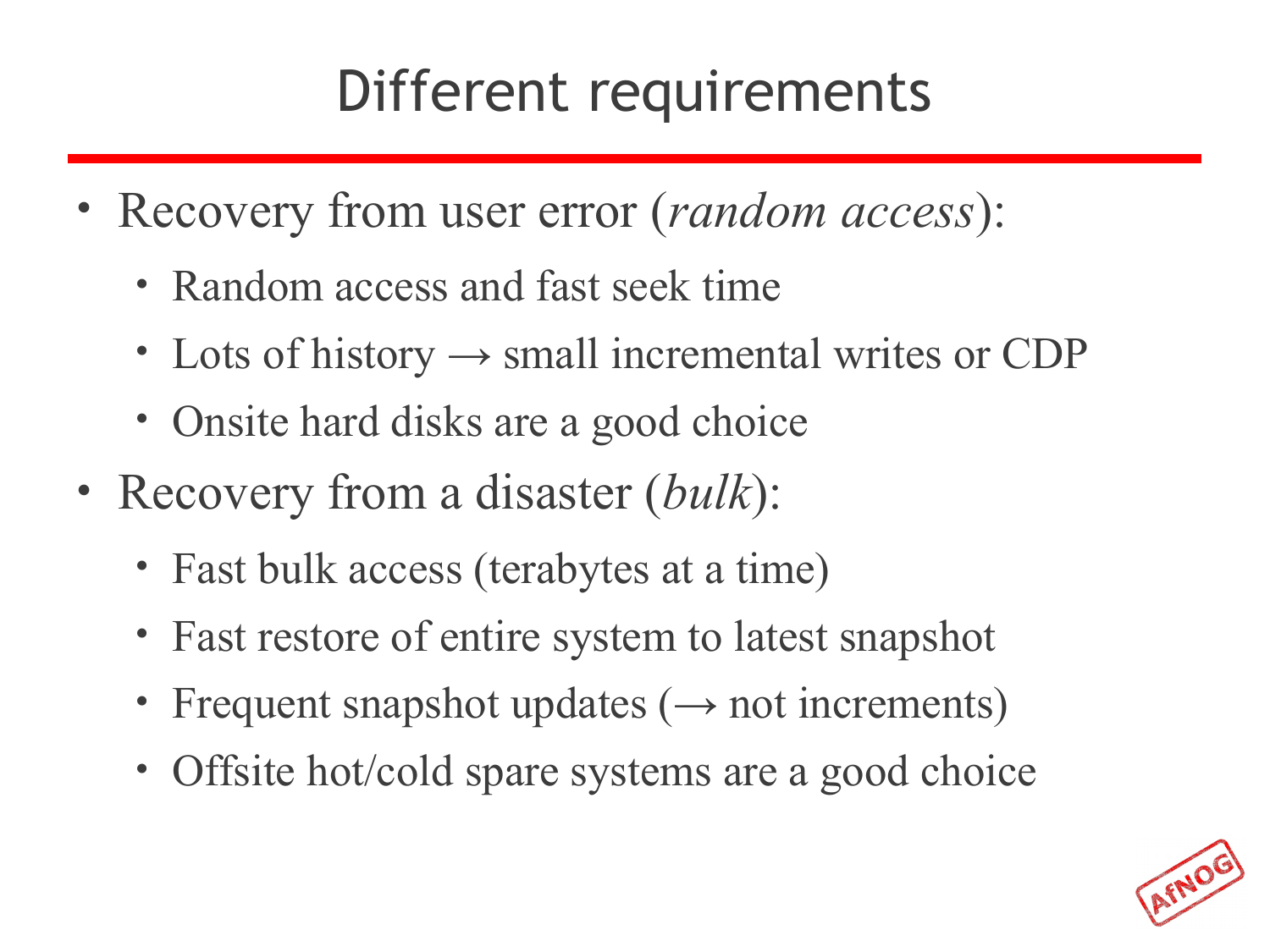# Complicating factors

- Security
	- Why are backups a security risk?
- Cost
	- Tapes are expensive and unreliable
	- Disks are expensive and unreliable
	- Amazon S3 is really expensive, but reliable
	- Actually taking backups can be expensive in time
		- When did you last back up **your** data? And **how**?
- Consistency
	- Databases and virtual machine images are hard!

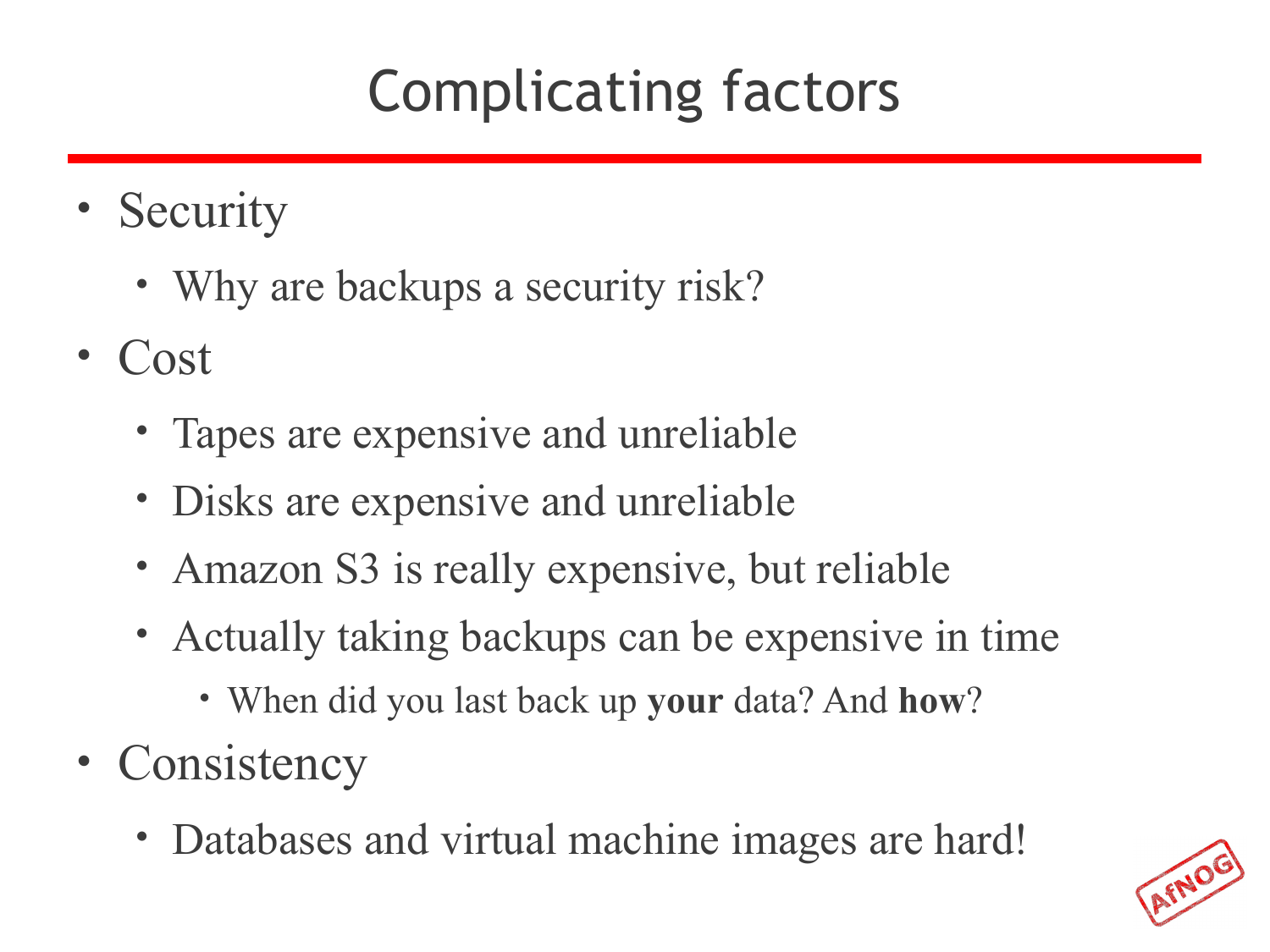# The plan

- Make a disaster recovery plan!
	- Plans are worthless. Planning is essential. *Dwight D. Eisenhower, general and US President*
	- By failing to prepare, you are preparing to fail. *Benjamin Franklin*
- Define (un)acceptable loss
- Back up everything
- Organise everything (for recovery)
- Monitor everything
- Document what you have done

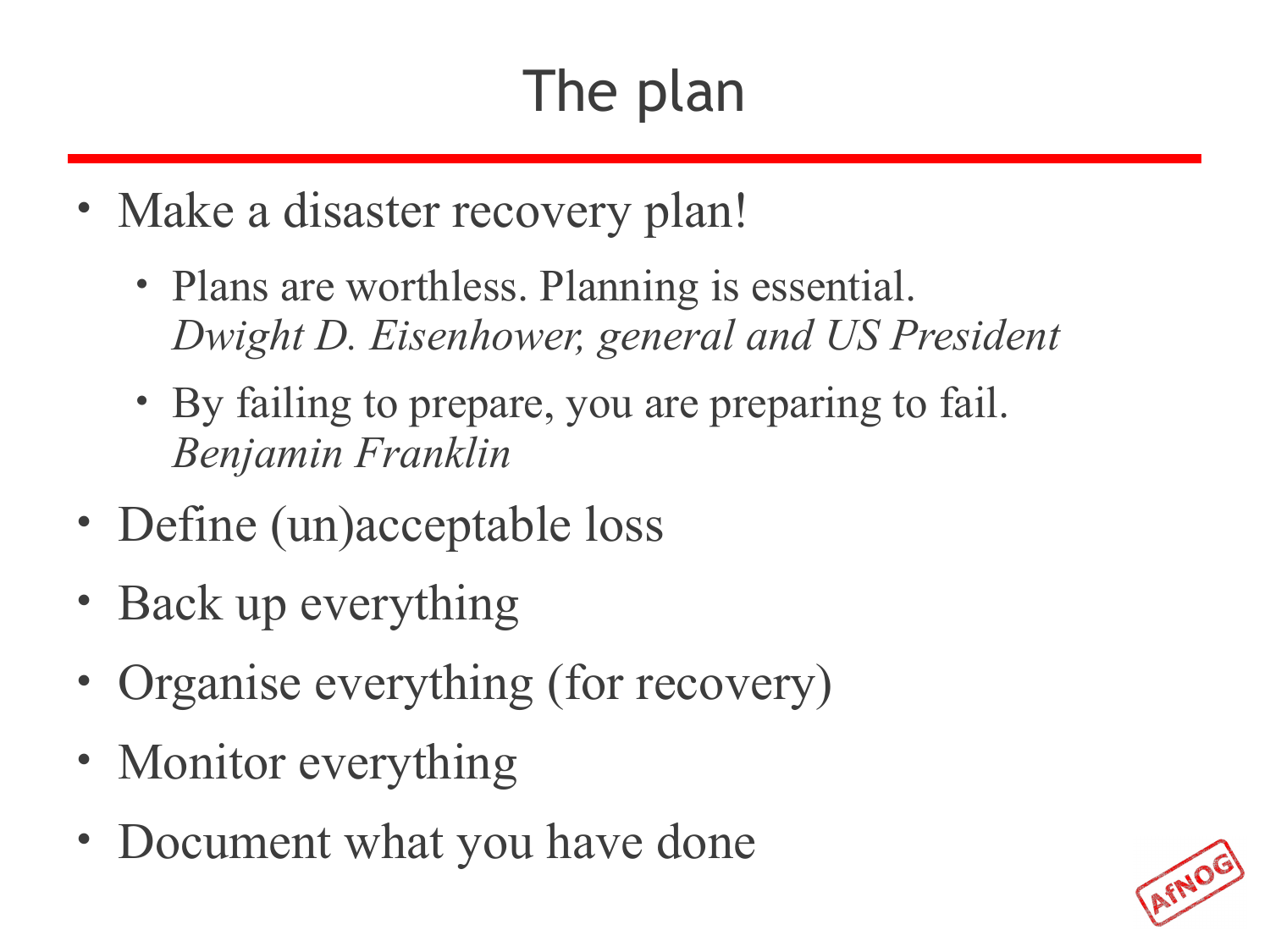# Backing up everything

- Files on file servers
- Files on desktops
- Files on laptops
- Databases and virtual machines
	- How important is consistency?
	- Can you stop the world? For how long?
- External systems
- Hardware (desktops, servers, networks)
- People

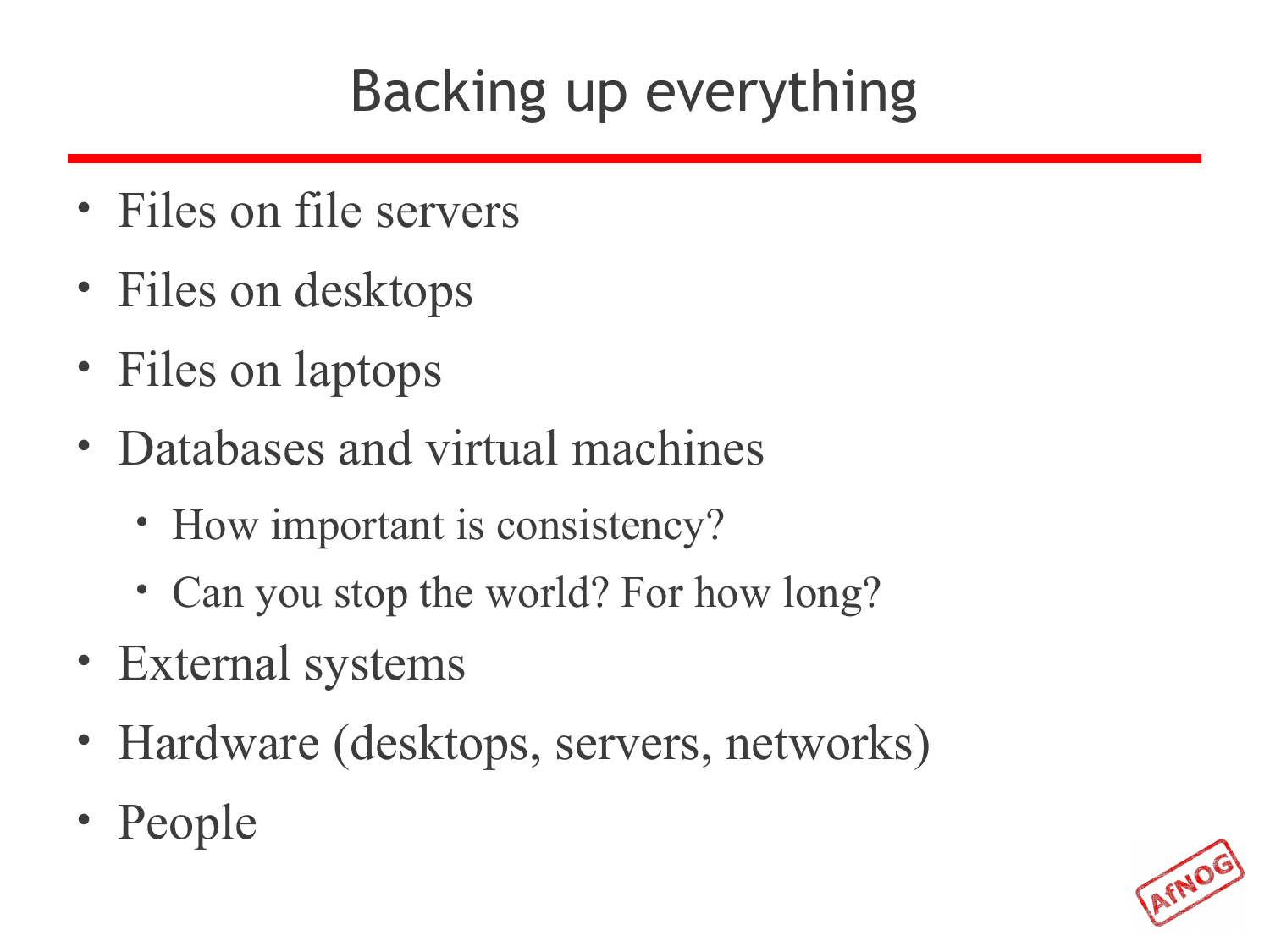### Types of backups

- Full
- Differential
	- Everything since the last full backup
- Incremental
	- Everything since the last incremental

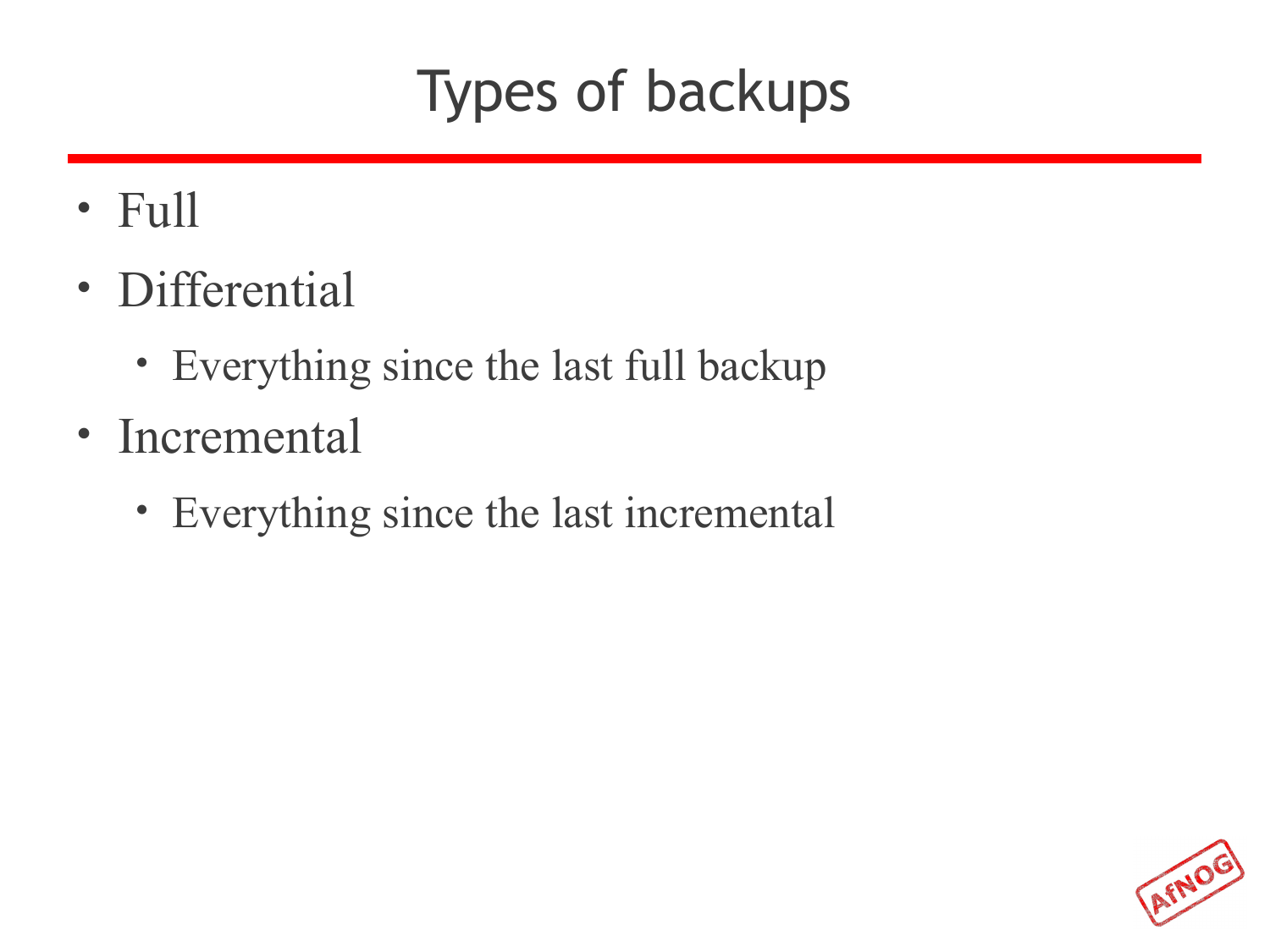### Backing up files and systems

- Main types of backup software:
	- Snapshots
	- Continuous Data Protection (lsync, Box Backup, DropBox)
		- Closest to real-time, little or no history
	- File copiers (rsync)
		- Easy to restore
	- File archivers (tar, zip, duplicity, amanda)
		- Keep lots of history, restore to point-in-time, slow restore
	- System imagers (dump, Ghost, Ghost 4 Linux, Acronis)
		- Huge images, restore to point-in-time, restore all or nothing

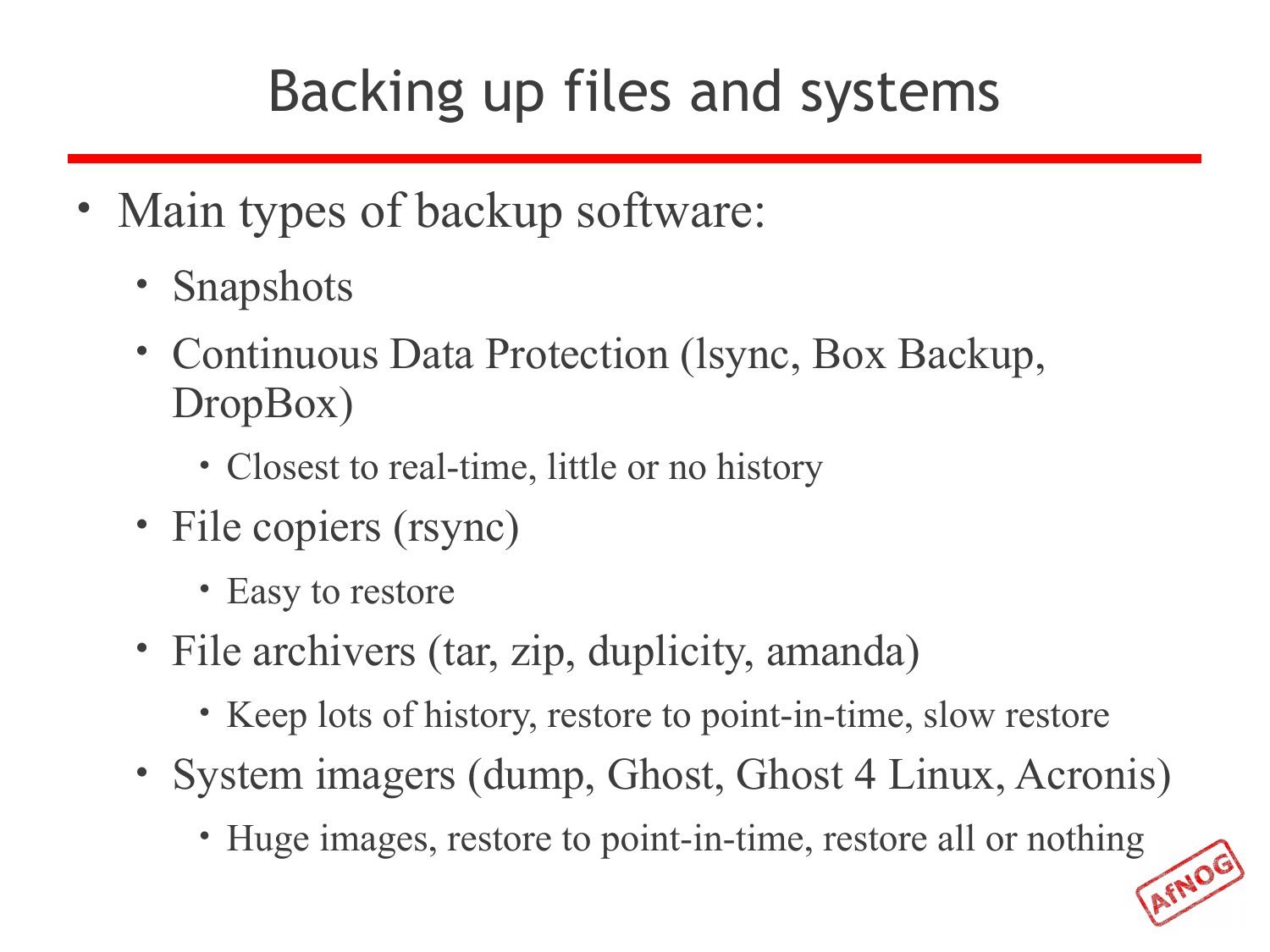#### Software options

| Name                  | <b>Type</b> | <b>Client</b>    | Server                   | <b>Simple</b> | <b>History</b> | Encrypted    |
|-----------------------|-------------|------------------|--------------------------|---------------|----------------|--------------|
| snapshot              | Local       | Some Unix        | $\overline{\phantom{m}}$ | <b>High</b>   | Yes            | <b>No</b>    |
| rsync                 | Copier      | Unix, Windows    | Unix                     | <b>Med</b>    | Not really     | <b>No</b>    |
| rsync s3fs            | Copier      | Unix with FUSE   | S <sub>3</sub>           | <b>Med</b>    | Not stable     | Yes          |
| rsync and<br>snapshot | Copier      | Unix, Windows    | Some<br>Unix             | <b>Med</b>    | Yes            | <b>No</b>    |
| rdiff-backup          | Copier      | Unix, Windows    | Unix,<br><b>Windows</b>  | <b>Med</b>    | Yes            | <b>No</b>    |
| duplicity             | Archiver    | Unix             | Any                      | Low           | Yes            | <b>Yes</b>   |
| amanda                | Archiver    | Unix, Windows    | Any                      | Med           | Yes            | Maybe        |
| bacula                | Archiver    | Unix, Windows    | Any                      | <b>Med</b>    | Yes            | Maybe        |
| dump                  | Imager      | <b>Some Unix</b> | Any                      | Med           | Yes            | Maybe        |
| Ghost etc.            | Imager      | Unix, Windows    | Any                      | <b>High</b>   | Not really     | <b>Maybe</b> |

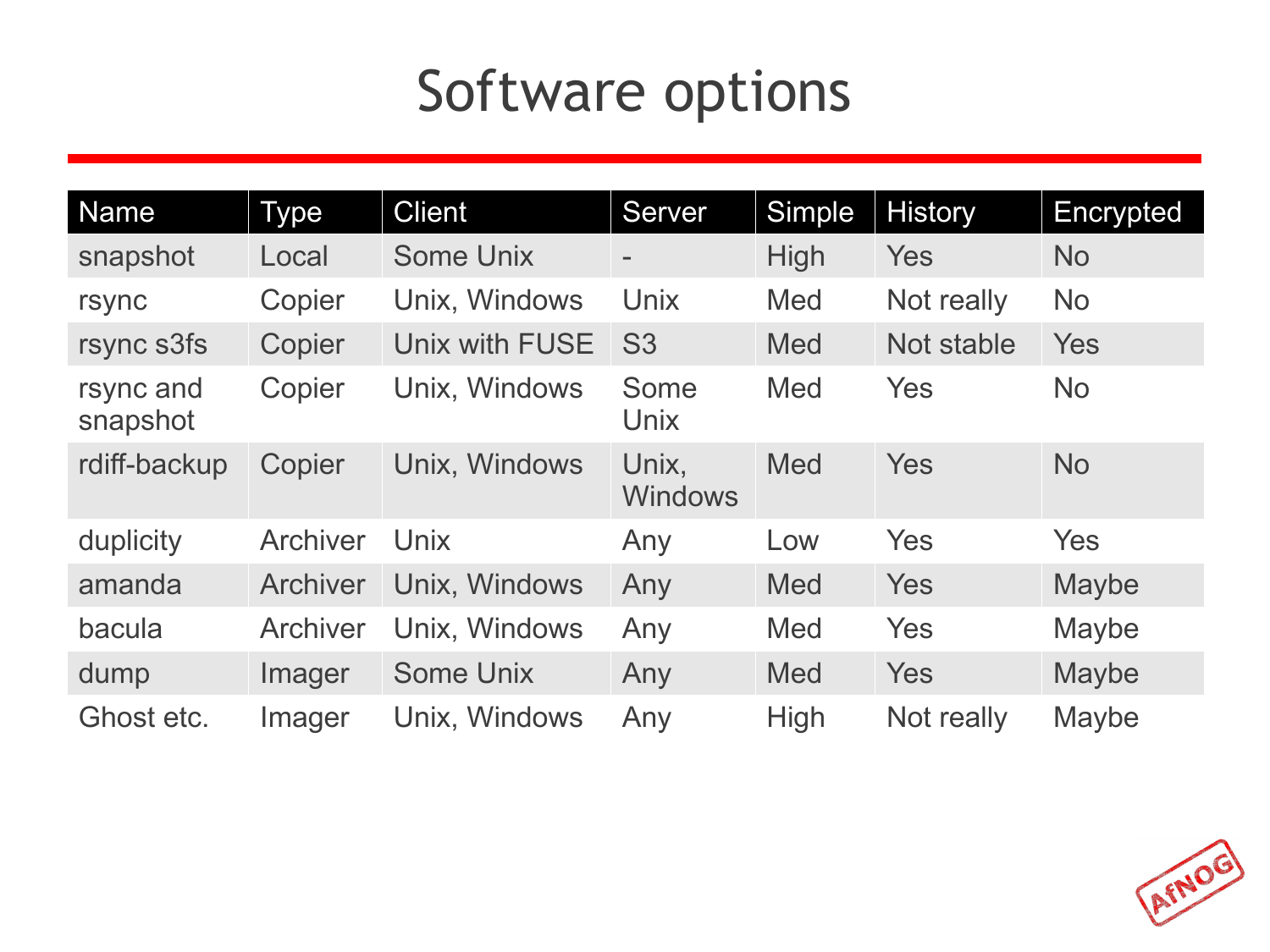### FreeBSD UFS snapshots (1)

- Create a snapshot:
	- *sudo mkdir /var/snapshot*
	- *sudo mount -u -o snapshot /var/snapshot/snap-120508- 1400 /var*
- Mount it:
	- *sudo mdconfig -a -t vnode -f /var/snapshot/snap-120508-1400*
		- Outputs the name of the device, e.g. *md0*
	- *sudo mount -r /dev/md0 /mnt*
- What would you expect to see in */mnt*?

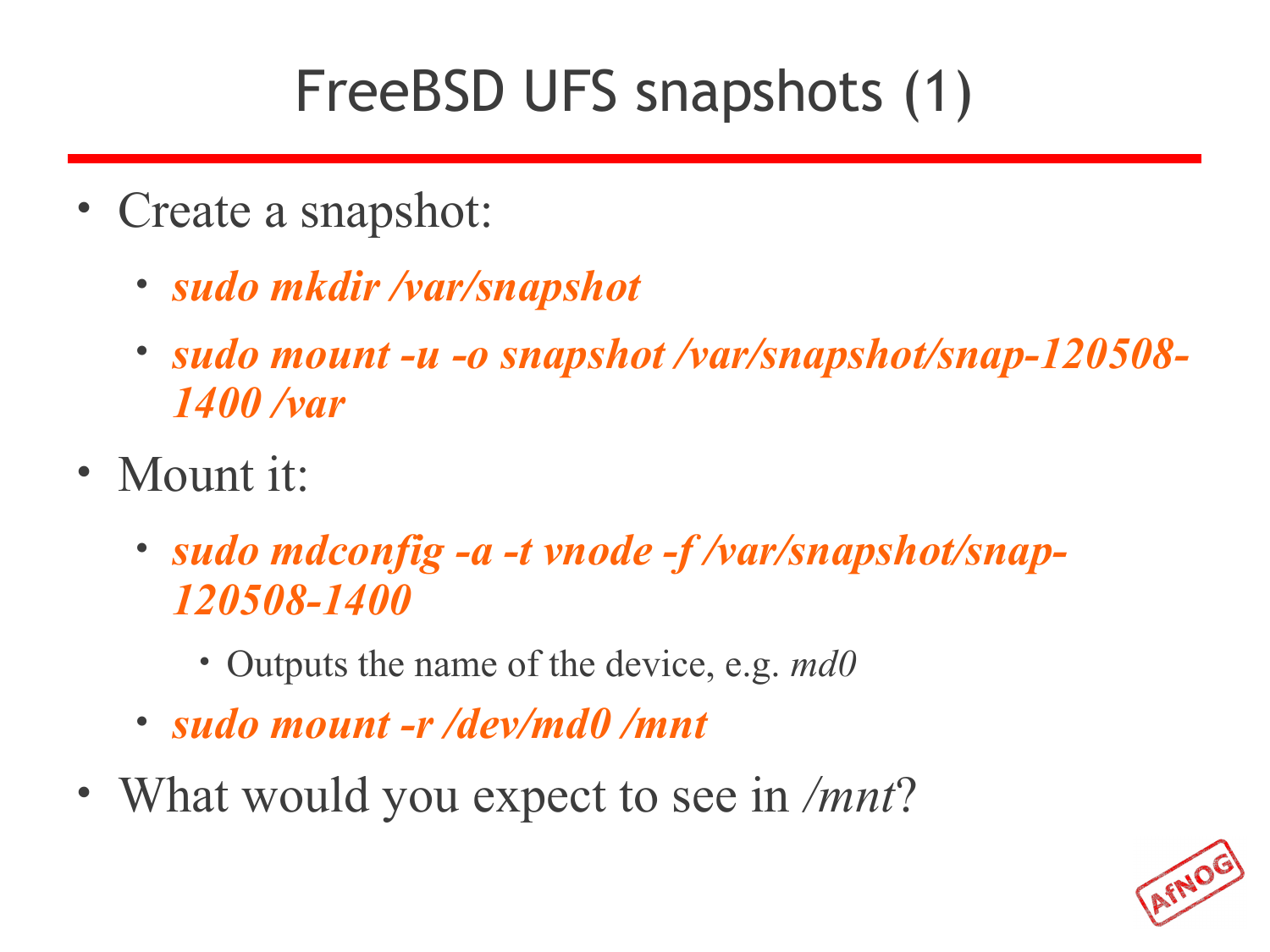### FreeBSD UFS snapshots (2)

- Try it out!
- Unmount and release it:
	- *sudo umount /mnt*
	- *sudo mdconfig -d -u 0* (for md0)
	- *sudo rm /var/snapshot/snap-120508-1400*
	- The snapshot file is read-only, so it will ask you to "override" that to delete it; just enter "*y*"

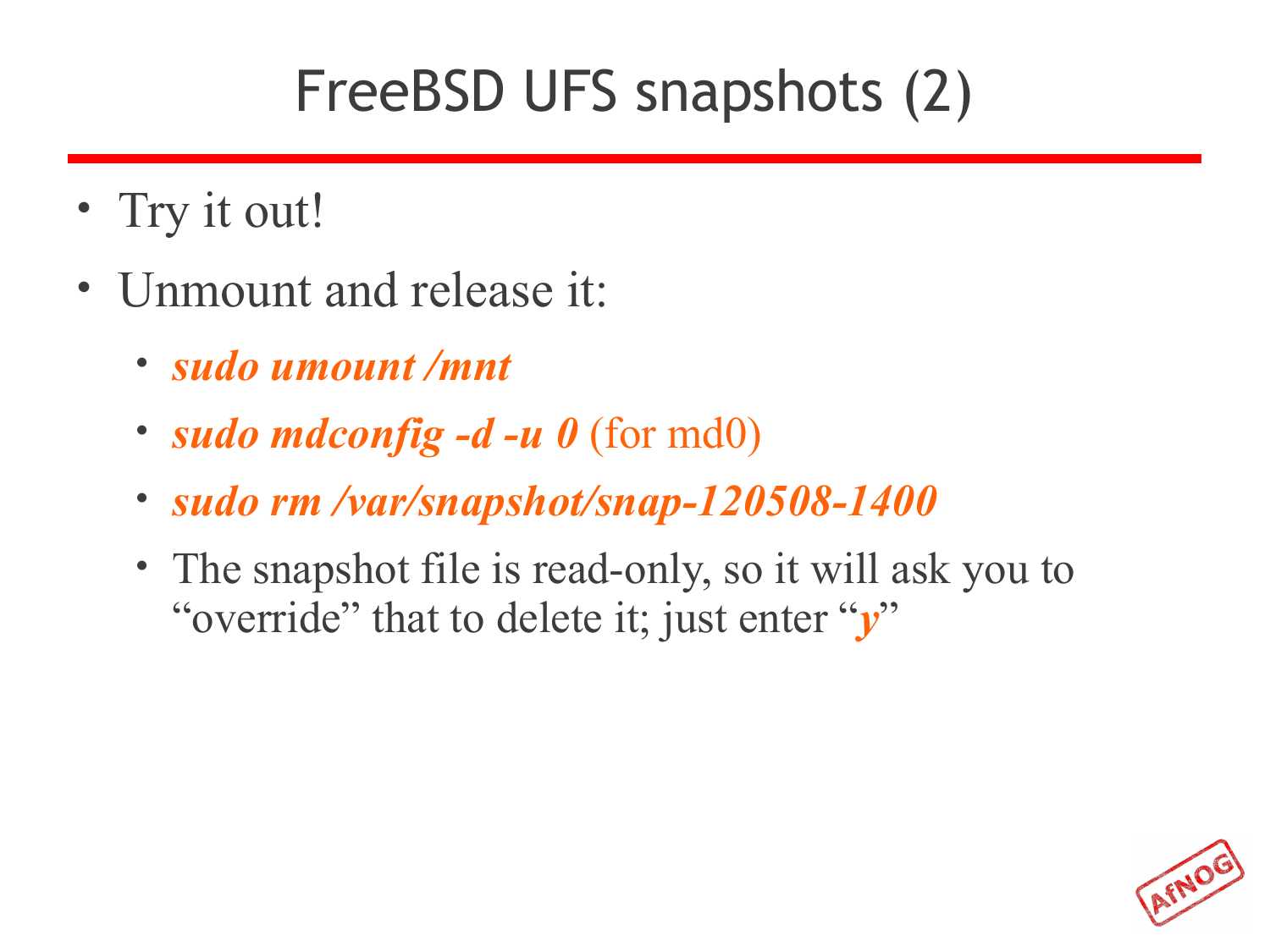#### Pros and cons of snapshots

- Pros:
	- Very fast and efficient
	- Completely consistent view of filesystem, databases
- Cons:
	- Maximum of 20 per filesystem
	- Only on FreeBSD UFS and ZFS, Linux ZFS
	- No protection from disk corruption or crash

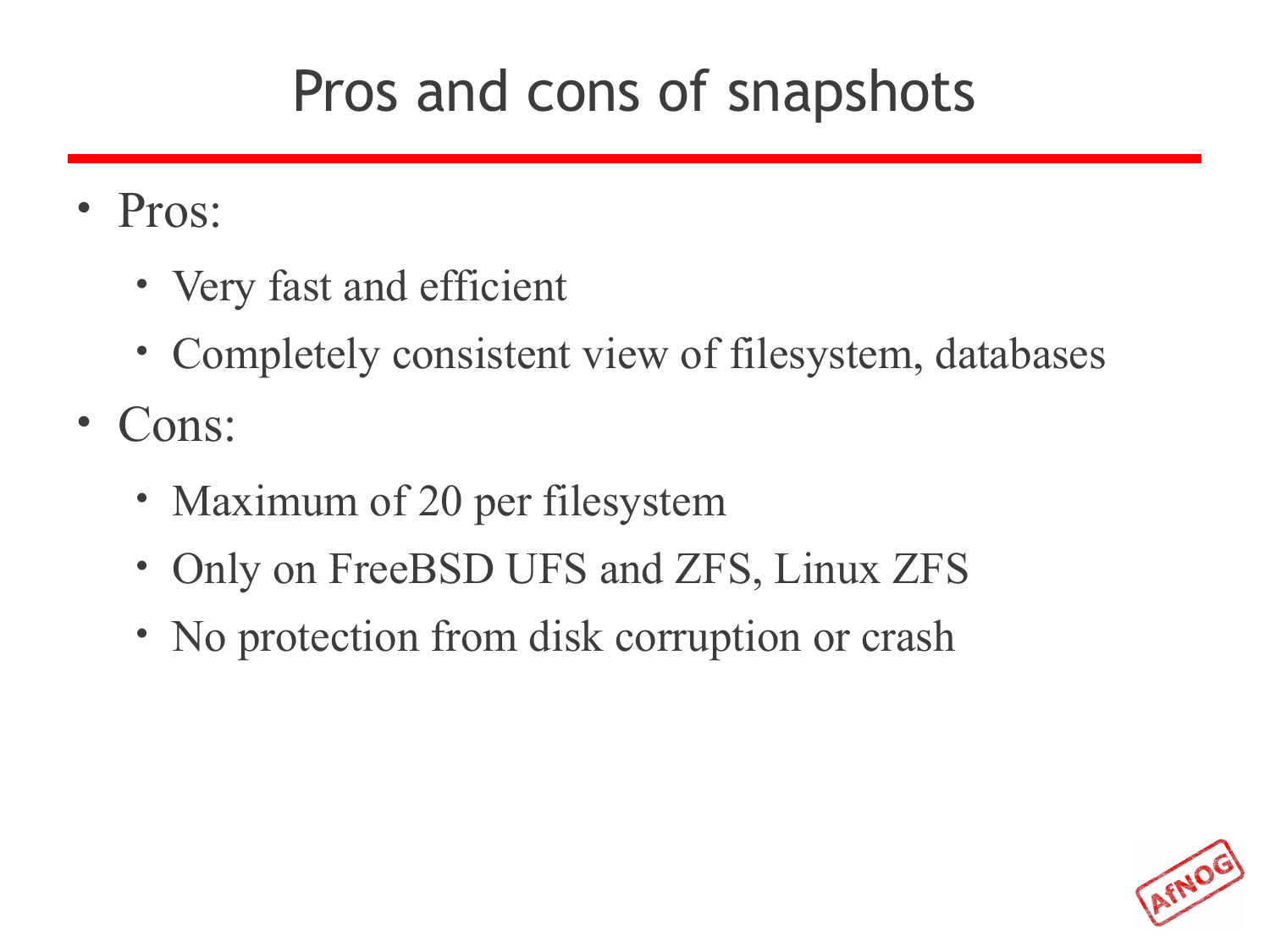# rsync (1)

- Simple local file mirroring:
	- *sudo rsync -avP /etc /var/tmp/etc-backup*
	- What would you expect to see in */var/tmp/etc-backup*?
- Simple file mirroring to another computer using ssh:
	- *sudo rsync -avP /etc afnog@vmYY.sse.ws.afnog.org:vmXX*
	- Copies your */etc* to a subdirectory called vmXX on another computer vmYY, logging in as user afnog
	- You'll need to accept their host key and enter the password for their *afnog* user
	- Get their permission before logging into their computer!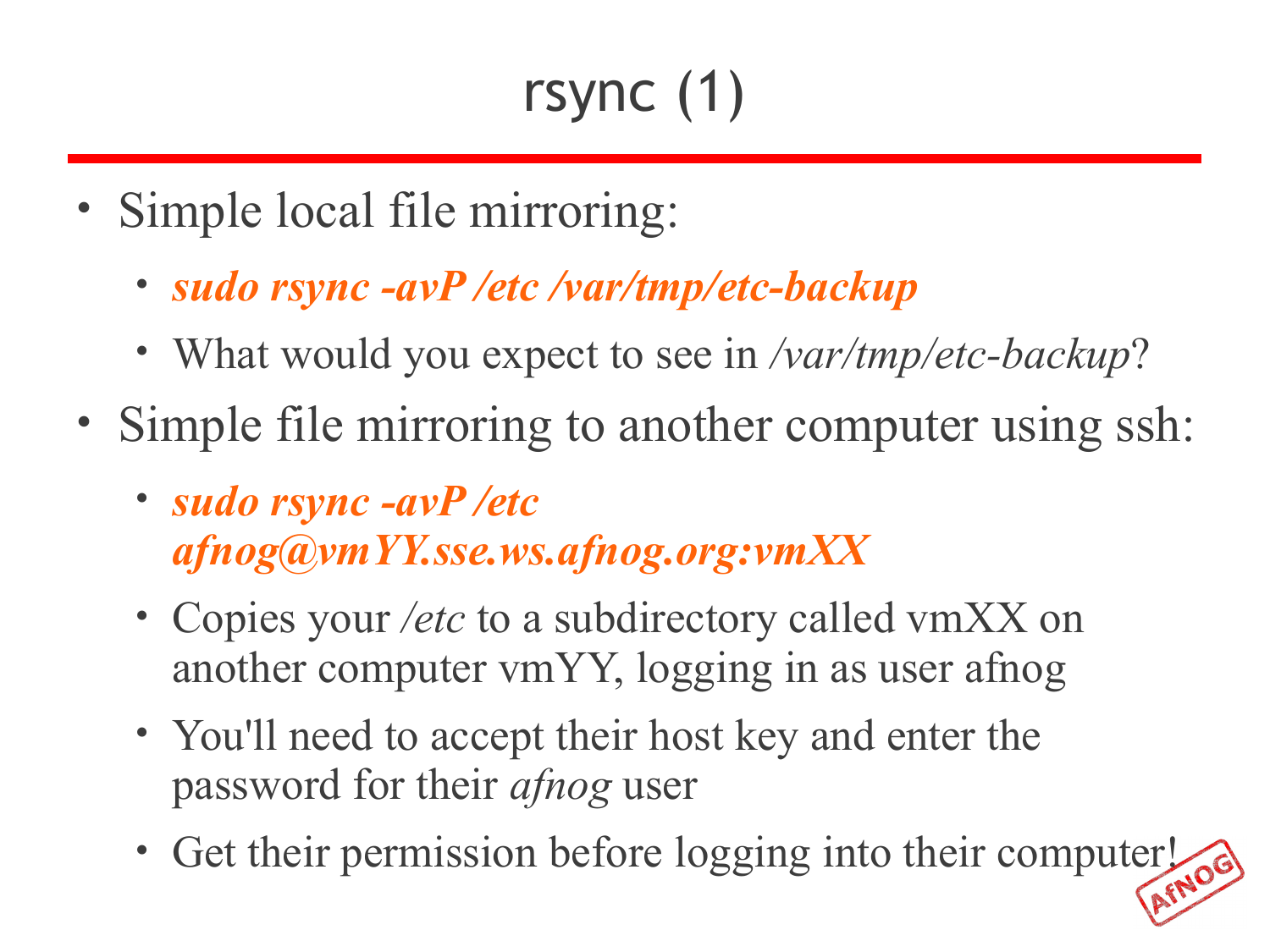# rsync (2)

- Generate an SSH key to replace the password
	- *sudo ssh-keygen*
	- Press Enter to accept the default location, and Enter twice to set no passphrase on the key
- Copy the SSH key onto your friend's computer:
	- *sudo cat /root/.ssh/id\_rsa.pub | ssh afnog@vmYY.sse.ws.afnog.org tee -a .ssh/authorized\_keys*
- Try it again:
	- *sudo rsync -avP /etc afnog@vmYY.sse.ws.afnog.org:vmXX*

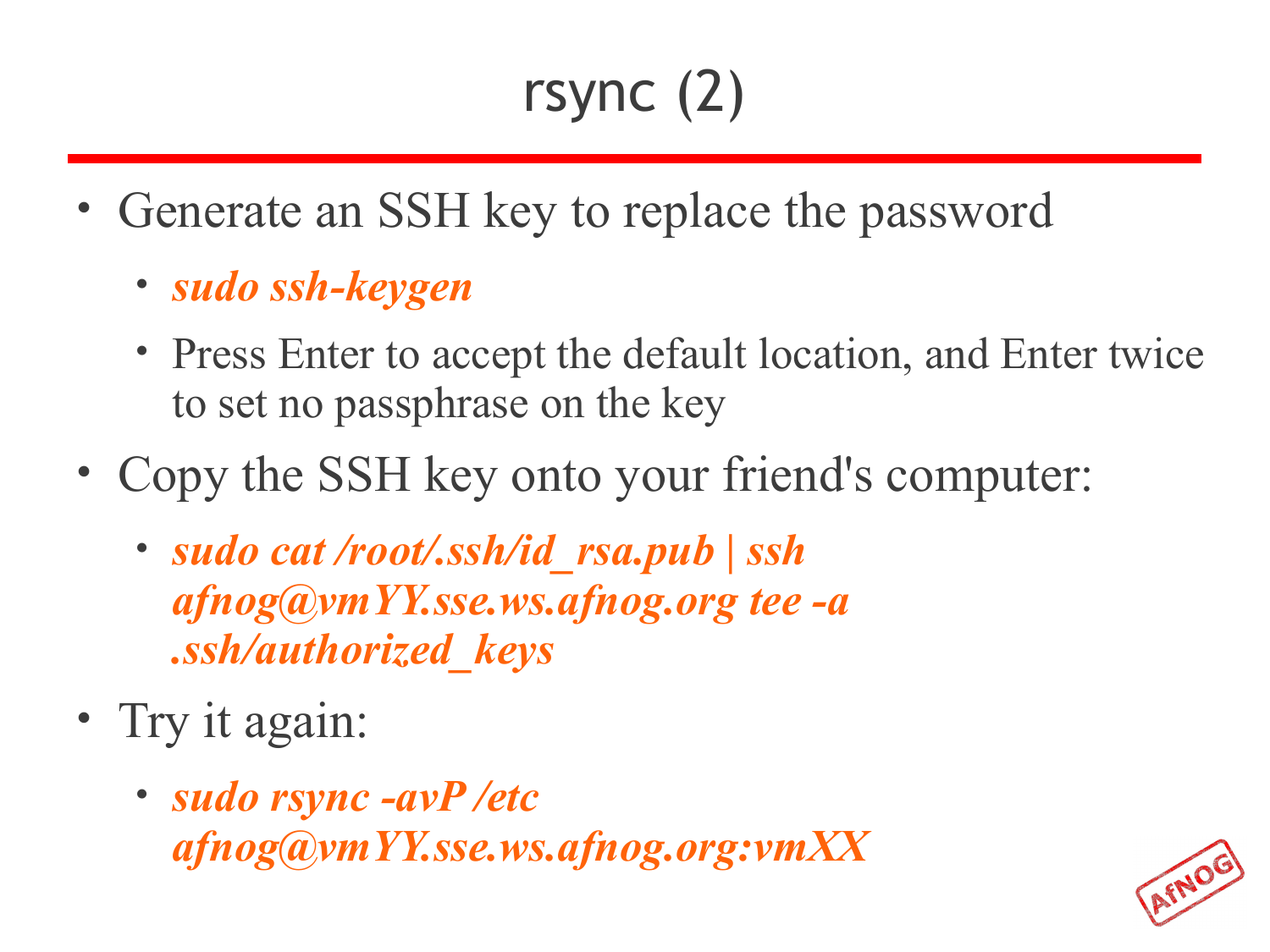# rsync (3)

- Log into *afnog@vmYY.sse.ws.afnog.org* (your friend's computer)
- What do you notice?
	- What does your backup look like?
	- How would you restore the files?
	- Is this a security risk? How?
- Can improve security of passwordless keys:
	- Restrict the commands that can be run
	- Restrict the IP addresses that can use the key
	- Chroot the backup user to protect the host

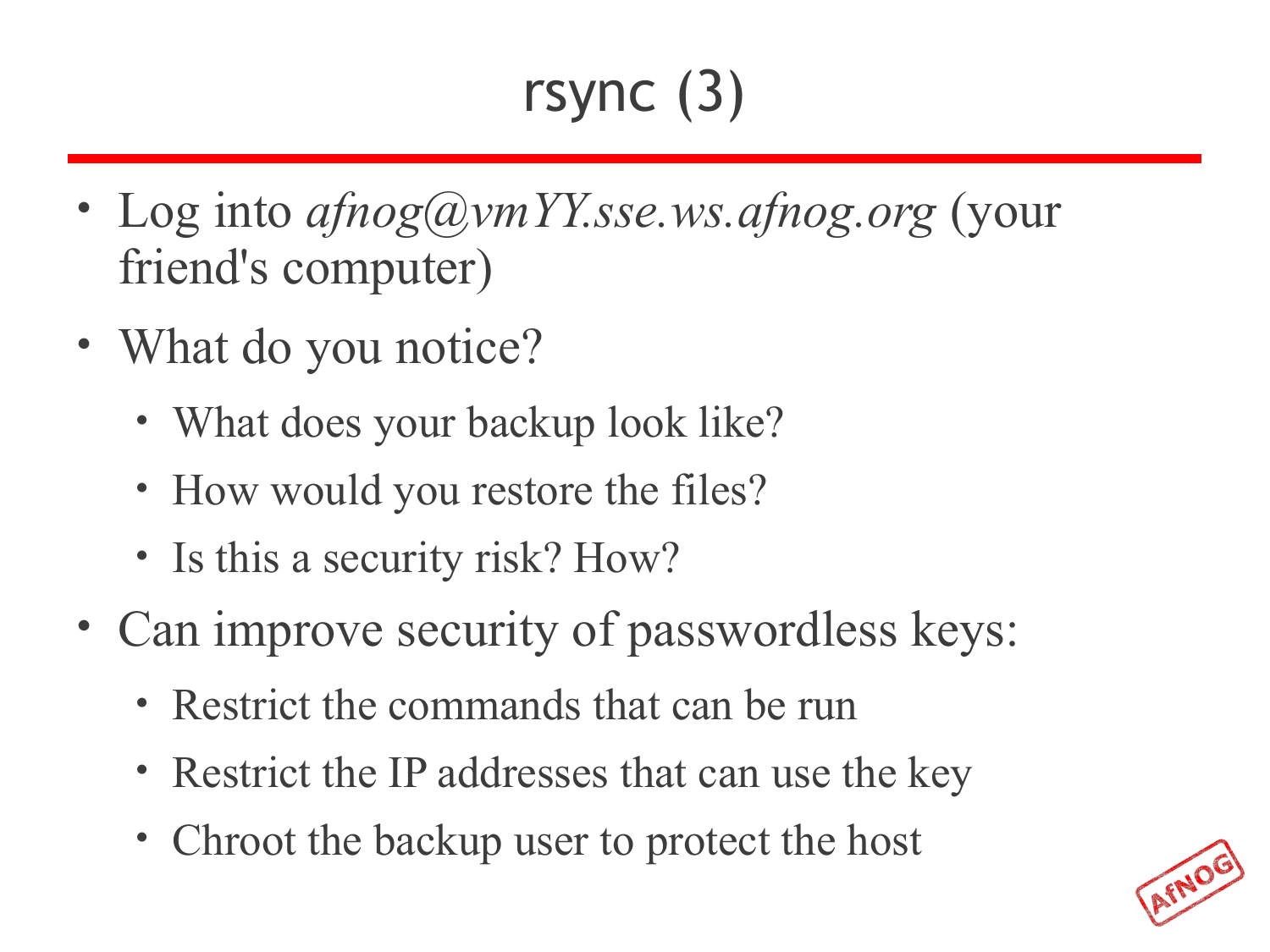# rsync (4)

- To secure the *ssh* key:
	- On the destination side (your friend's server), edit the *.ssh/authorized\_keys* file
	- Add the following text before "ssh-rsa", on the same line:
	- *command="rsync --server -av",no-port-forwarding,no-X11-forwarding,no-agent-forwarding* ssh-rsa …
	- When you connect using ssh, you should now get just a flashing cursor instead of a prompt, and not be able to execute any commands.
	- Add *from=vmXX.sse.ws.afnog.org* to restrict IP address

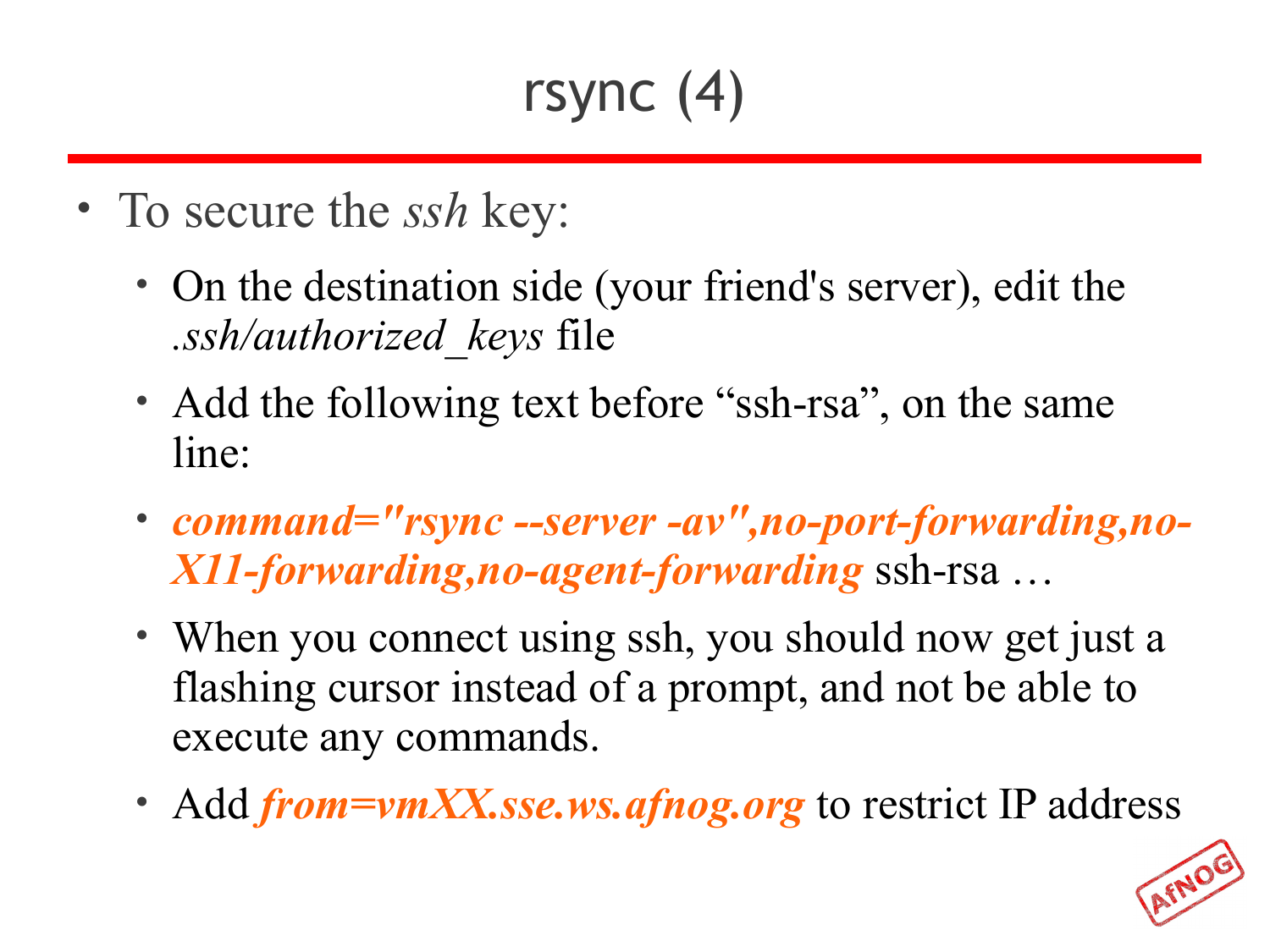#### Pros and cons of *rsync*

- Pros:
	- Efficient use of network bandwidth
	- Very easy to restore files
- Cons:
	- Where's the history?
	- How do you verify your backup? Without using rsync?
	- Lots of small files are inefficient to store
	- No compression or encryption
	- Heavy disk I/O (scanning directories) impacts system

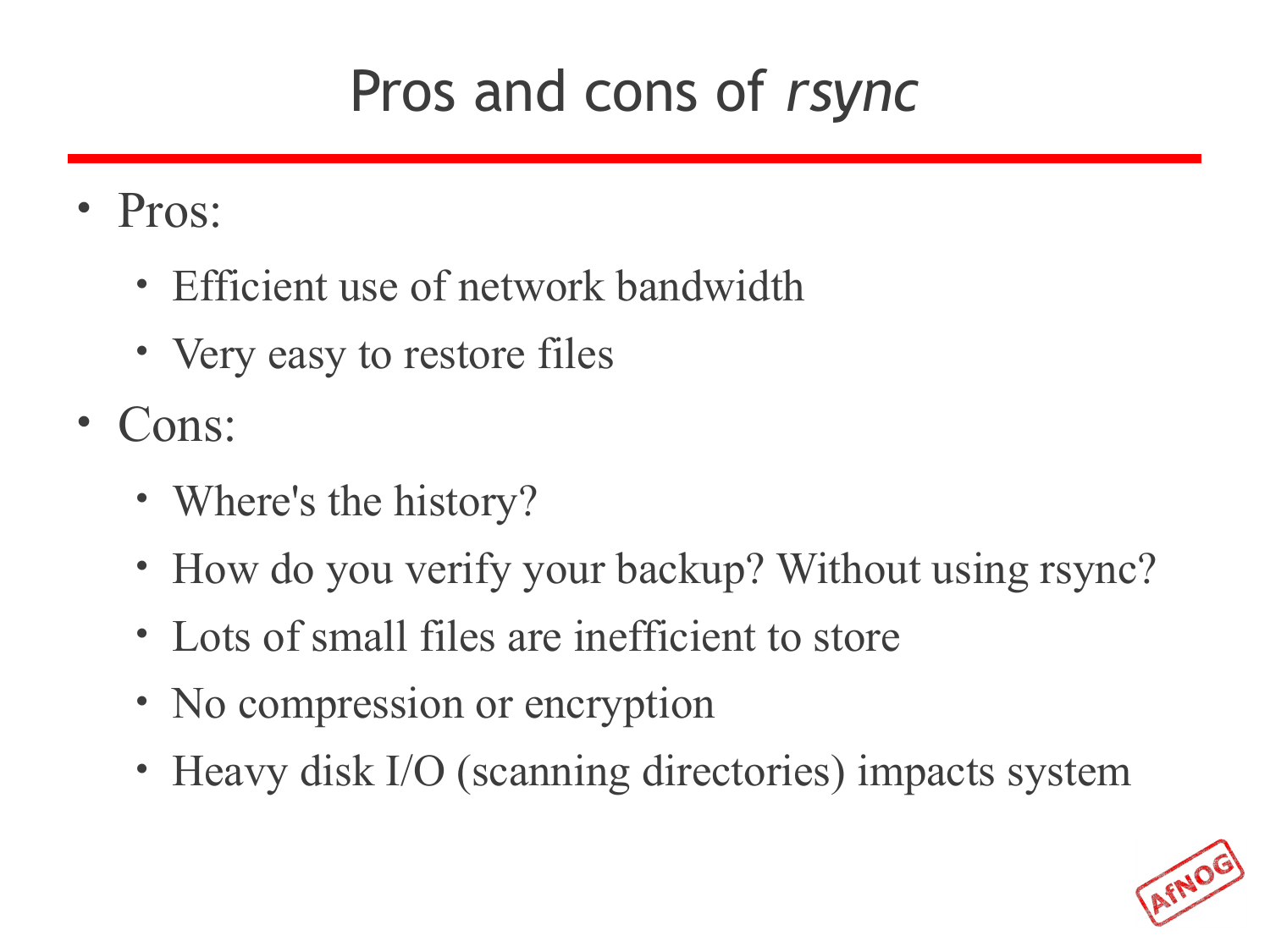# tar (1)

- Simple archiving:
	- *tar czf etc-vmXX-120502.tgz /etc*
	- *scp etc-vmXX-120502.tgz backup@196.200.219.208*
- What does your backup look like?
- How do you restore it?
	- *tar xzf etc-vmXX-120502.tgz*
- What does it all mean?
	- "c" for Create, "t" for list, "x" for eXtract
	- "z" for compression, "j" for more compression
	- "v" for verbose (list files during operation)

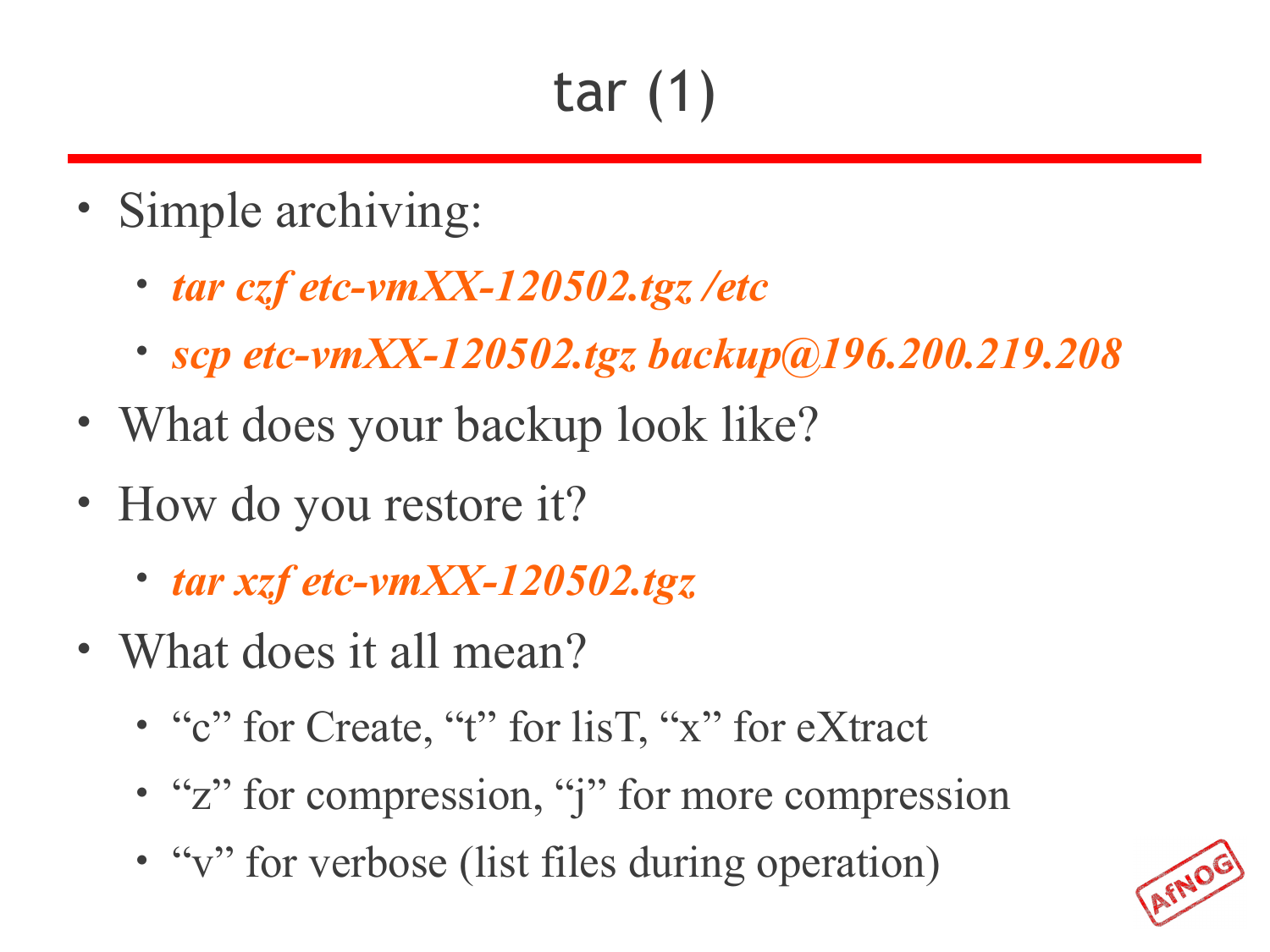# tar (2)

AFNO

- How big is your backup file?
- How big are the files that you backed up?
- What if you wanted to store history?
	- Every 15 minutes for a year?
	- With 1 GB of files?
	- With 100 GB of files?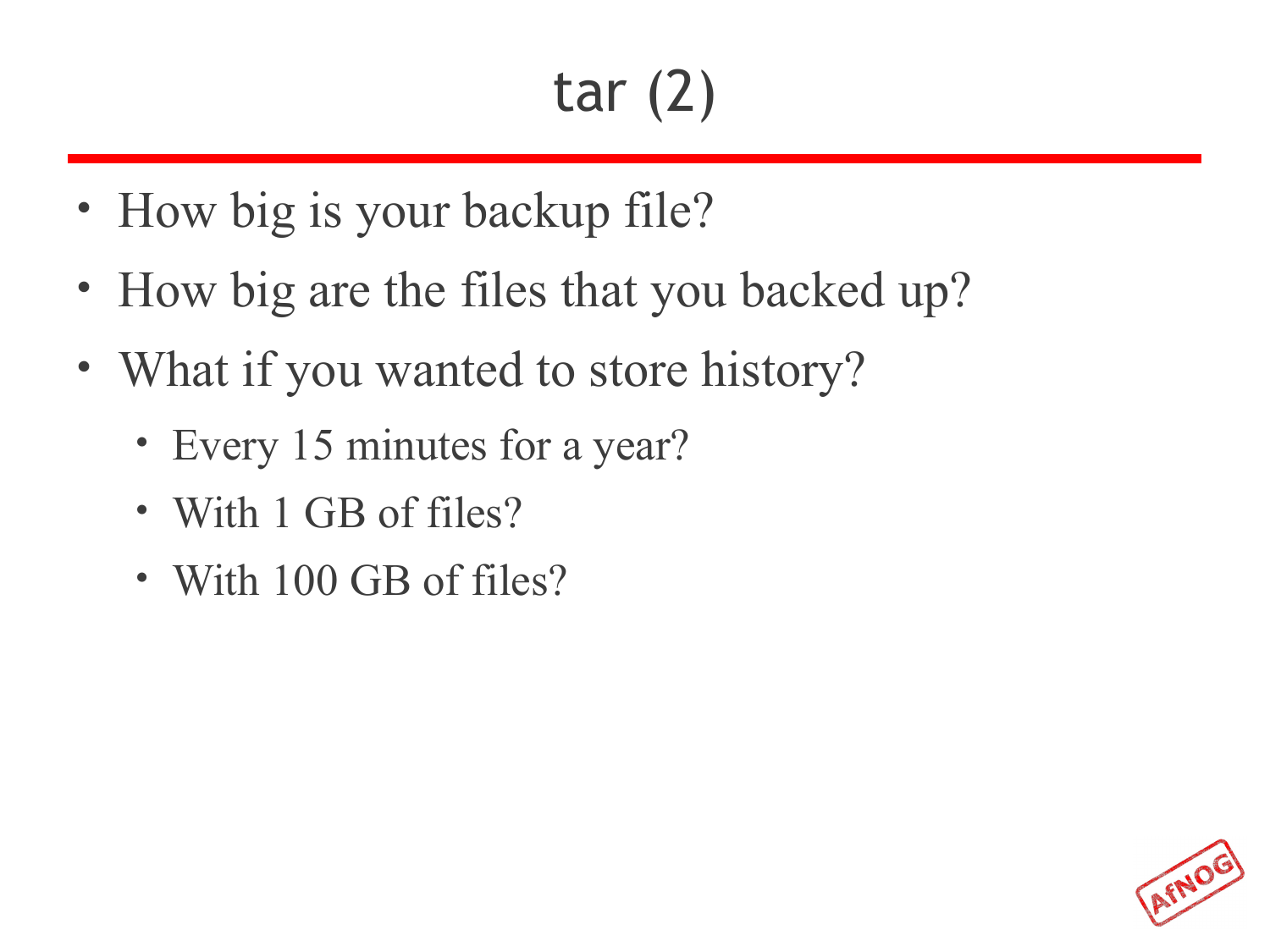### tar for differential backups

- Create a directory for timestamps
	- *sudo mkdir /etc/backup*
- Run a full backup (weekly)
	- *sudo touch /etc/backup/daily*
	- *tar czf etc-weekly.tgz /etc*
- Run a daily differential backup
	- *tar czf etc-daily-diff.tgz --newer-than /etc/backup/weekly /etc*
- How would you restore?

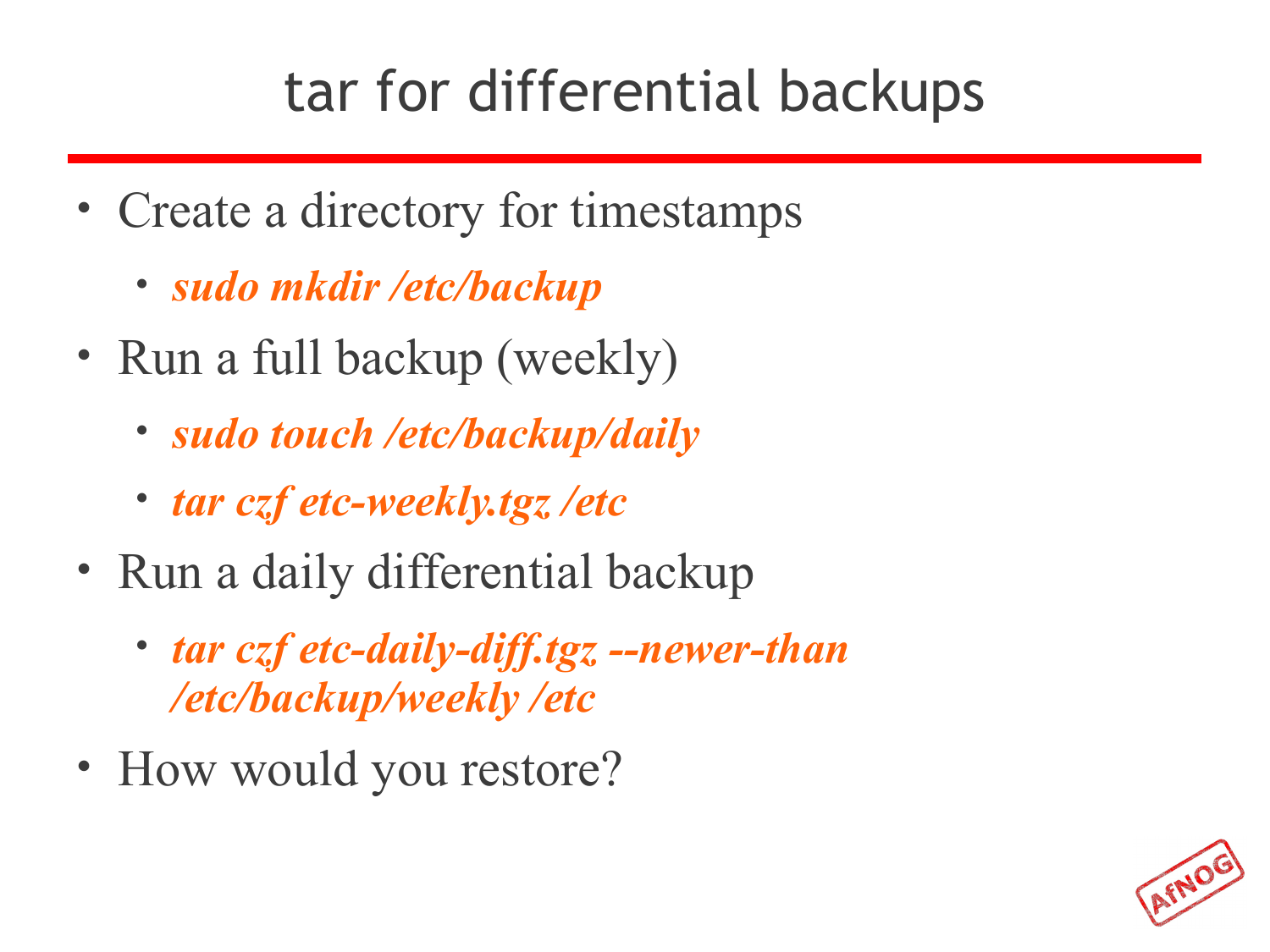#### Pros and cons of *tar*

- Pros:
	- Ancient, reliable
	- Single file archives
- Cons:
	- Everything is manual: scheduling, encryption, shipping
	- Whole files are backed up
	- Difficult to use tapes efficiently
	- Slow to restore files from a large archive
	- Inefficient use of disk and network bandwidth
	- How do you restore a file to a specific date?

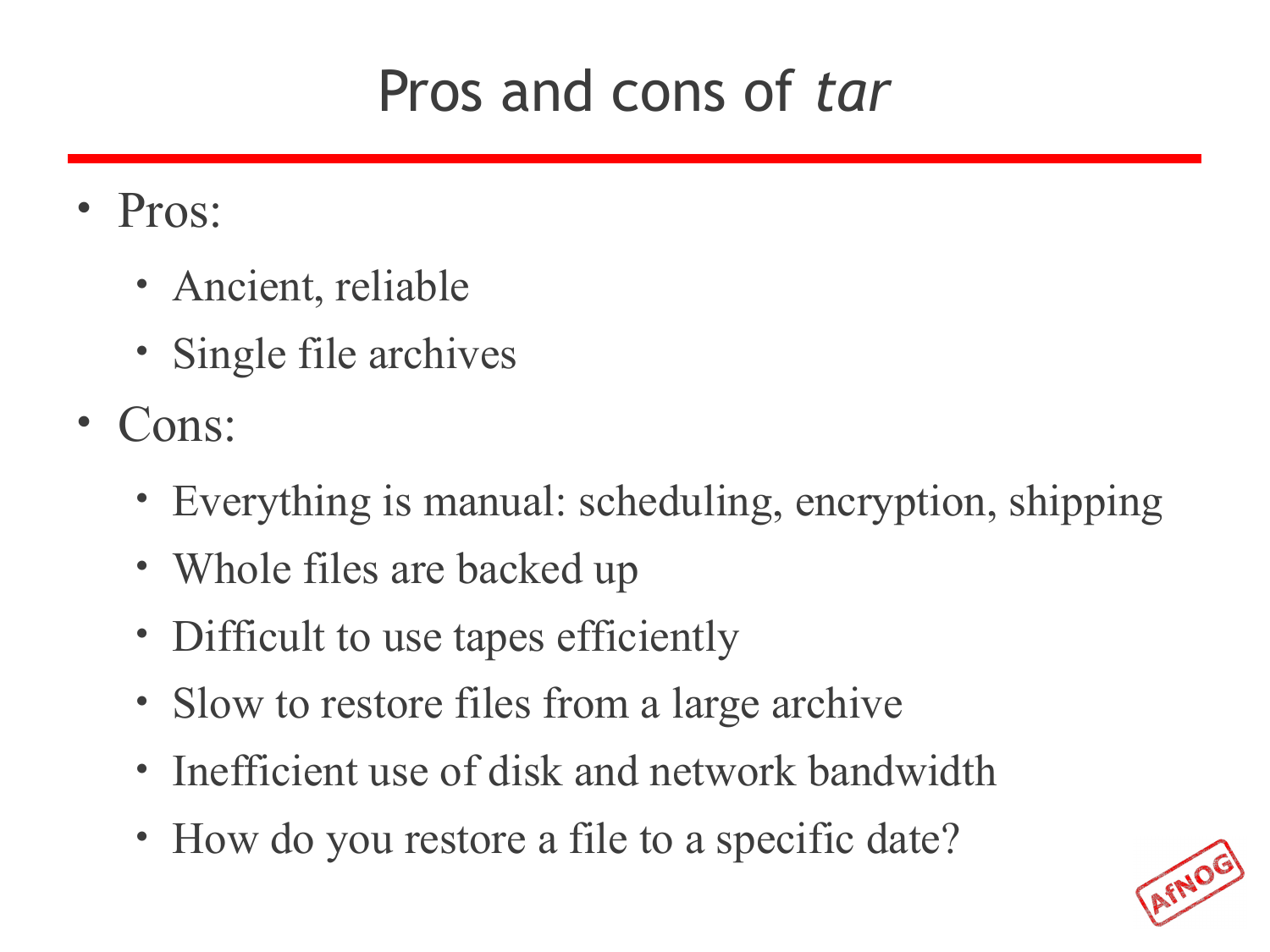### dump

- Try to dump / etc:
	- *sudo dump 0Luf /etc > etc-120507.0.dump*
	- dump: /etc: unknown file system
- So what can we dump?
	- *sudo dump 0Luf /var > var-120507.0.dump*
- How big is the backup? The source data?
- Add a file, remove a file, run an incremental dump:
	- *sudo dump 1Luf /var > var-120501.1.dump*
- How big is it? How long does it take?

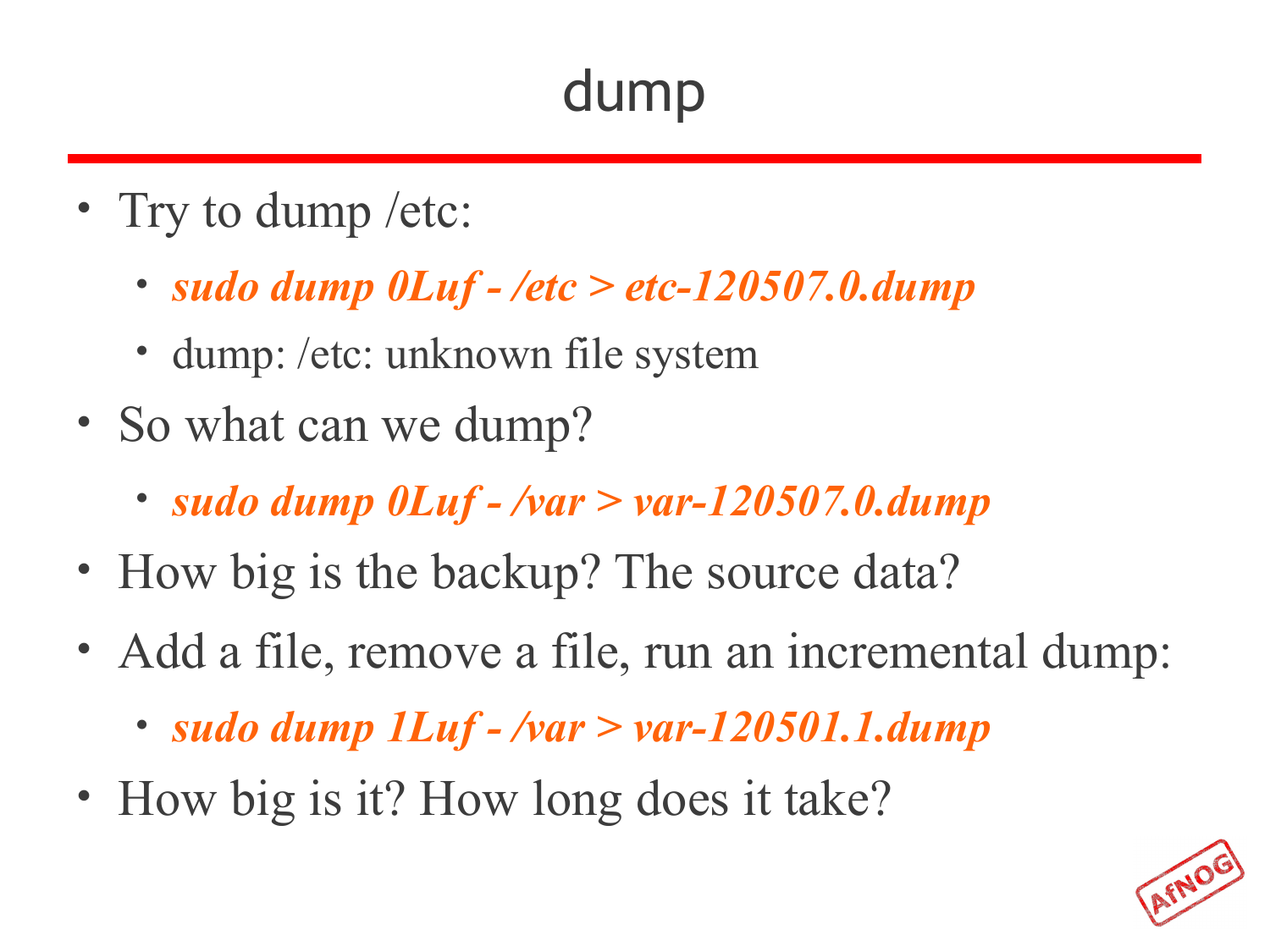# undump

- How to restore files from a *dump*?
	- *restore -if /var/tmp/usr-120507-full.dump*
- How to restore an entire *dump*?
	- *newfs -U /dev/ad0s1d* (for example)
	- *mount /dev/ad0s1d /mnt/target*
	- *cd /mnt/target*
	- *restore -rf /var/tmp/usr-120507-full.dump*
	- Important: you need space in /tmp to be able to restore!
- How to list files in a *dump*?
	- *restore -tf /var/tmp/usr-120507-full.dump*

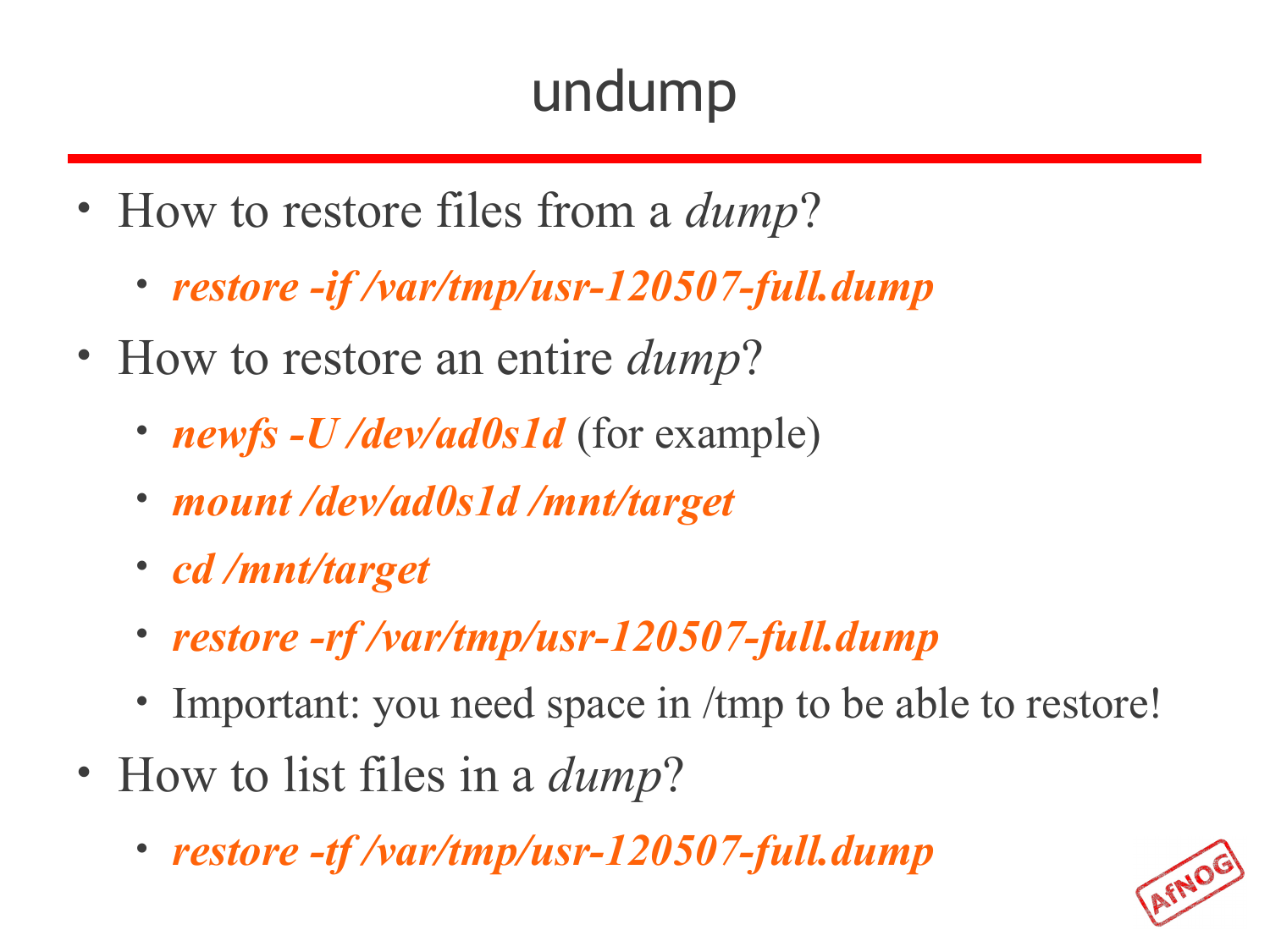#### Pros and cons of *dump*

- Pros:
	- Works with FreeBSD snapshots for consistent view
	- Fast restores of individual files or whole filesystems
- Cons:
	- What about Linux and Windows systems?
	- Can only dump whole filesystems
		- *chflags nodump /var/tmp*
		- *ls -ldo /var/tmp*
	- Whole files are backed up
	- Needs a lot of free disk space to store dump files
	- How do you restore a file to a specific date?

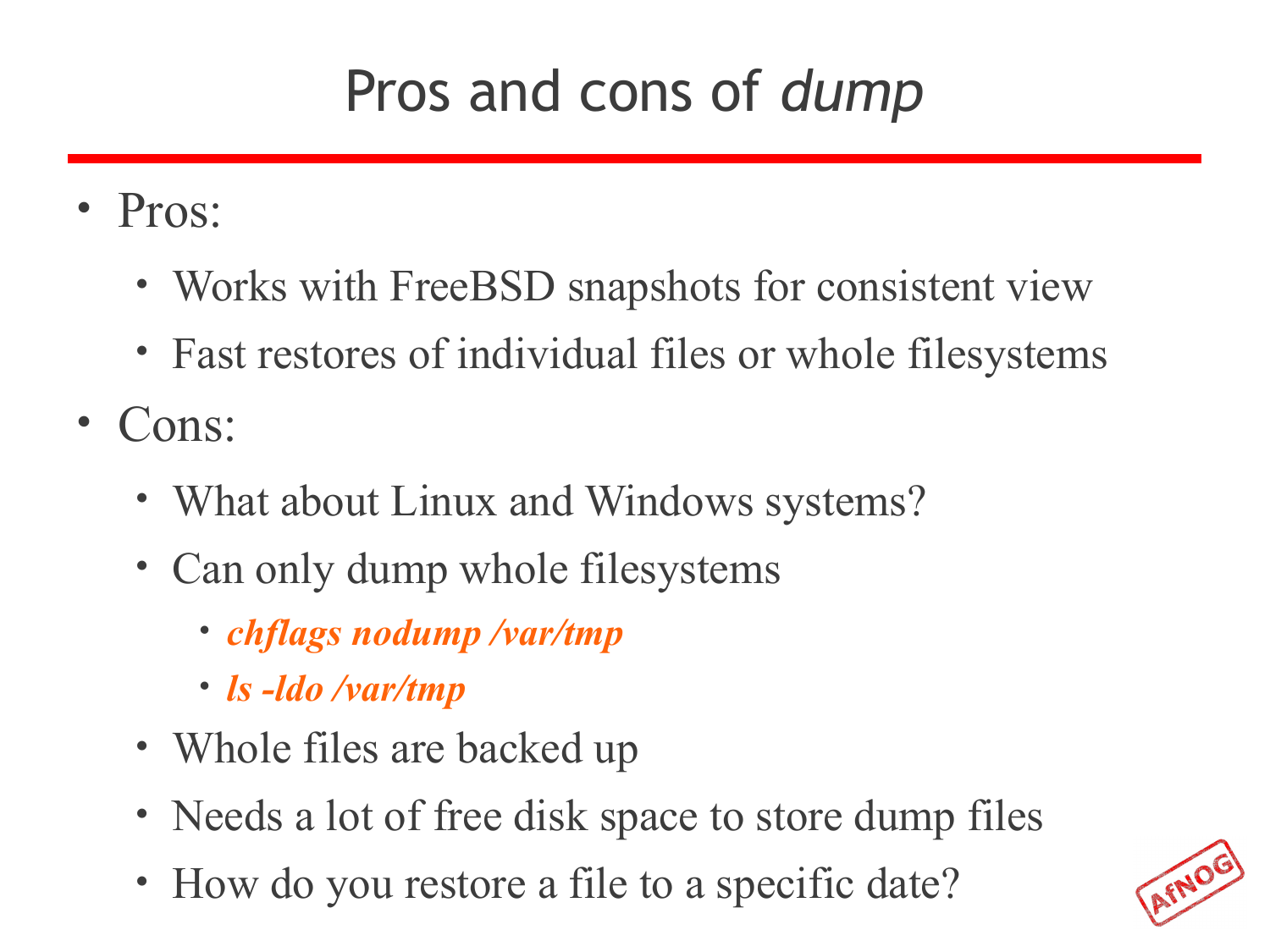#### Installing Amanda server

- Install the package and create directories:
	- *sudo -E pkg\_add -r amanda-server aespipe*
	- *sudo mkdir -p /var/amanda /usr/local/etc/amanda*
	- *sudo chown amanda /var/amanda /usr/local/etc/amanda*
	- *sudo -u amanda /usr/local/bin/bash*
	- [amanda] \$ *mkdir -p /var/amanda/vtapes/slot{1..25}*
	- [amanda] \$ *mkdir -p /var/amanda/holding*
	- [amanda] \$ *mkdir -p /usr/local/etc/amanda/MyConfig/ {curinfo,log,index}*

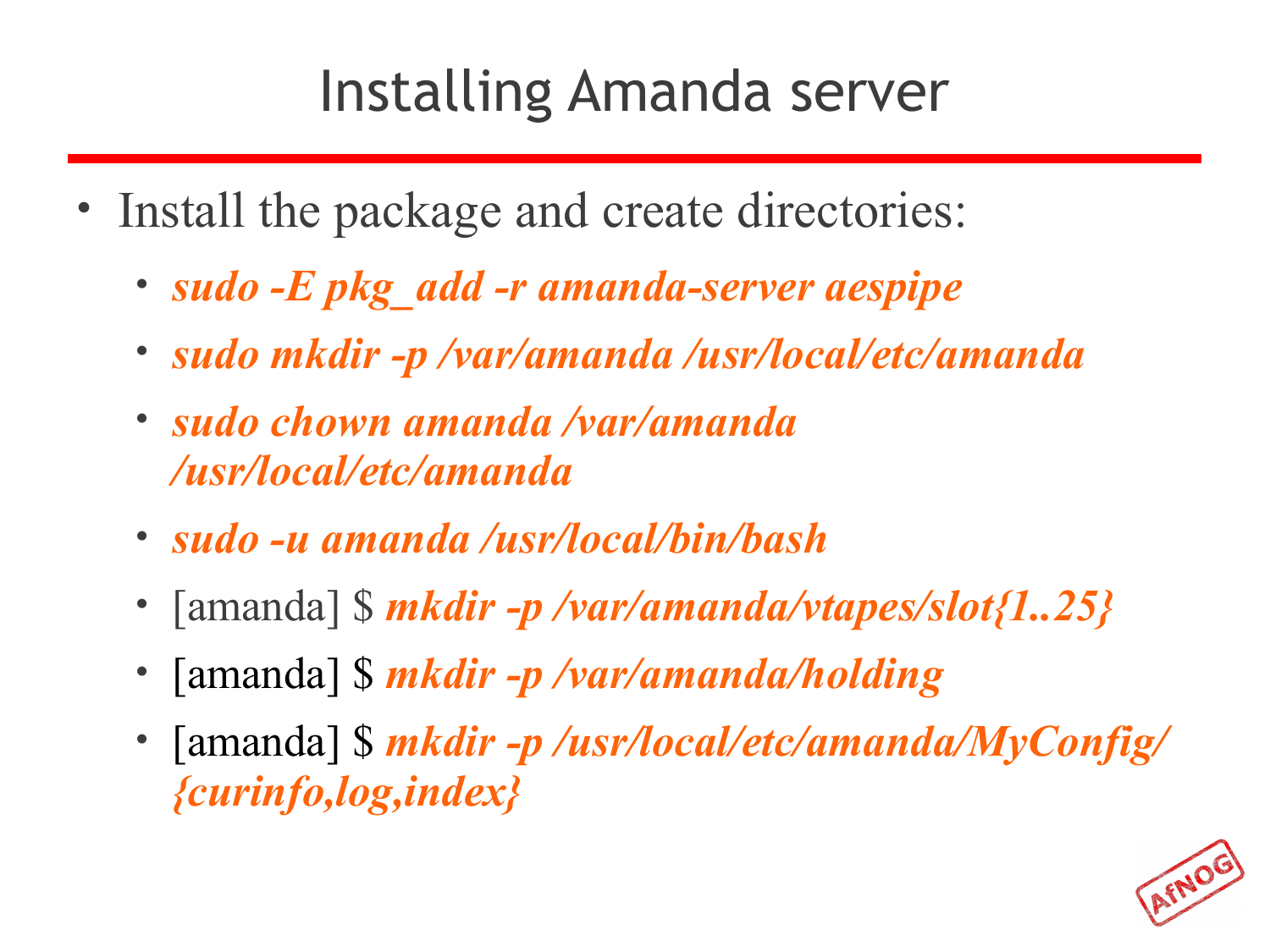# Configuring Amanda server (1)

- Copy the sample configuration file:
	- *sudo cp /usr/local/share/amanda/example/amanda.conf /usr/local/etc/amanda/MyConfig/*
- Edit */usr/local/etc/amanda/MyConfig/amanda.conf*:
	- mailto "*your-email@example.com*"
	- infofile "/usr/local/etc/amanda/*MyConfig*/curinfo"
	- logdir "/usr/local/etc/amanda/*MyConfig/log*"
	- indexdir "/usr/local/etc/amanda/*MyConfig*/index"
	- tapedev "*chg-disk:/var/amanda/vtapes*"
	- holdingdisk hd1 { ... directory "/var/amanda/holding" }

AFNO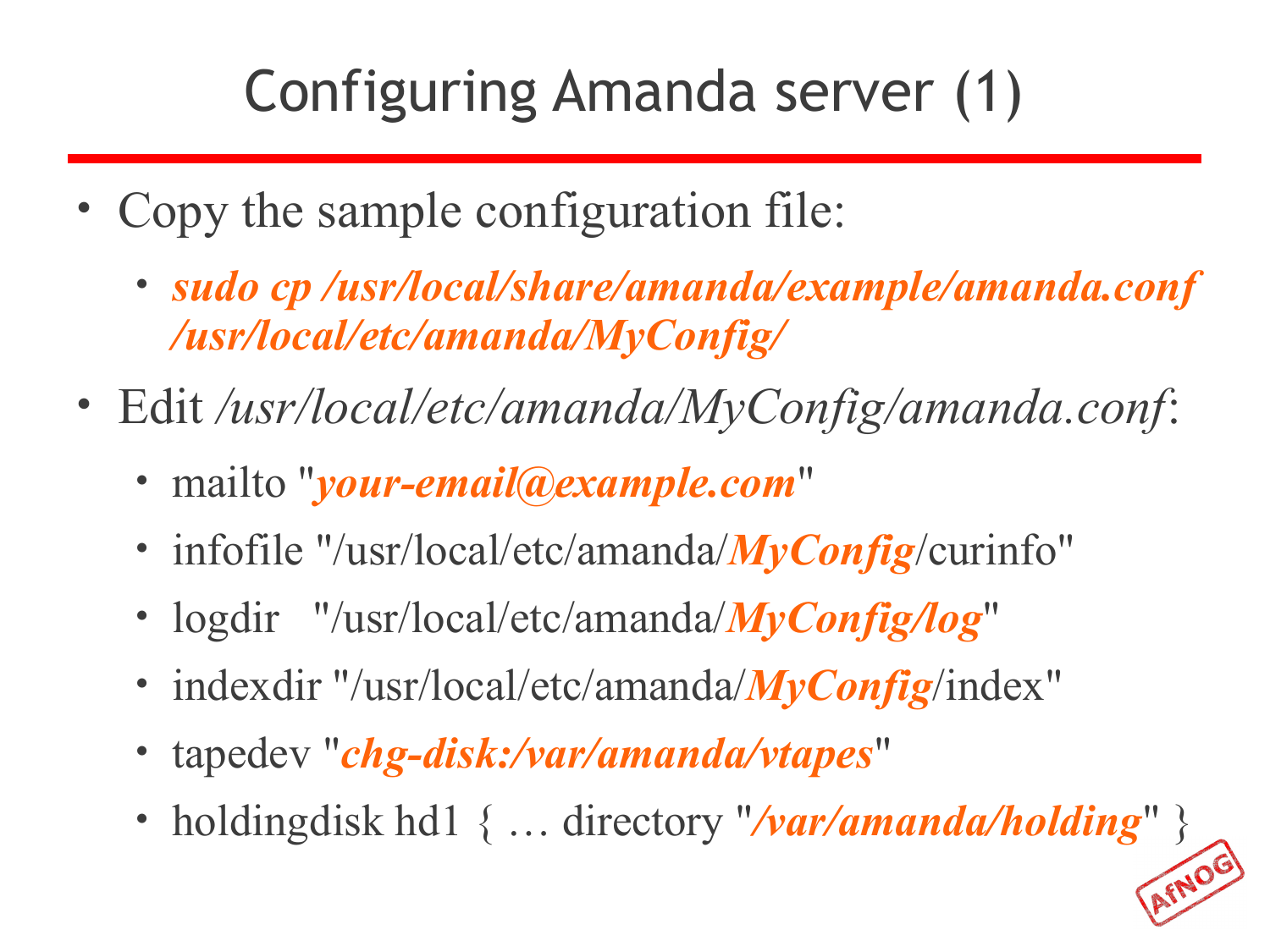# Configuring Amanda server (2)

#### • Still in

*/usr/local/etc/amanda/MyConfig/amanda.conf*, uncomment and change:

- autolabel "*MyConfig*-%%%" empty
- labelstr " $MvConfig-[0-9][0-9]*\$$ "
- define dumptype server-encrypt-fast {
	- server encrypt "/usr/*local*/sbin/amcrypt"
- define dumptype global {
	- *auth "ssh"*
	- *ssh\_keys "/var/db/amanda/.ssh/id\_rsa"*

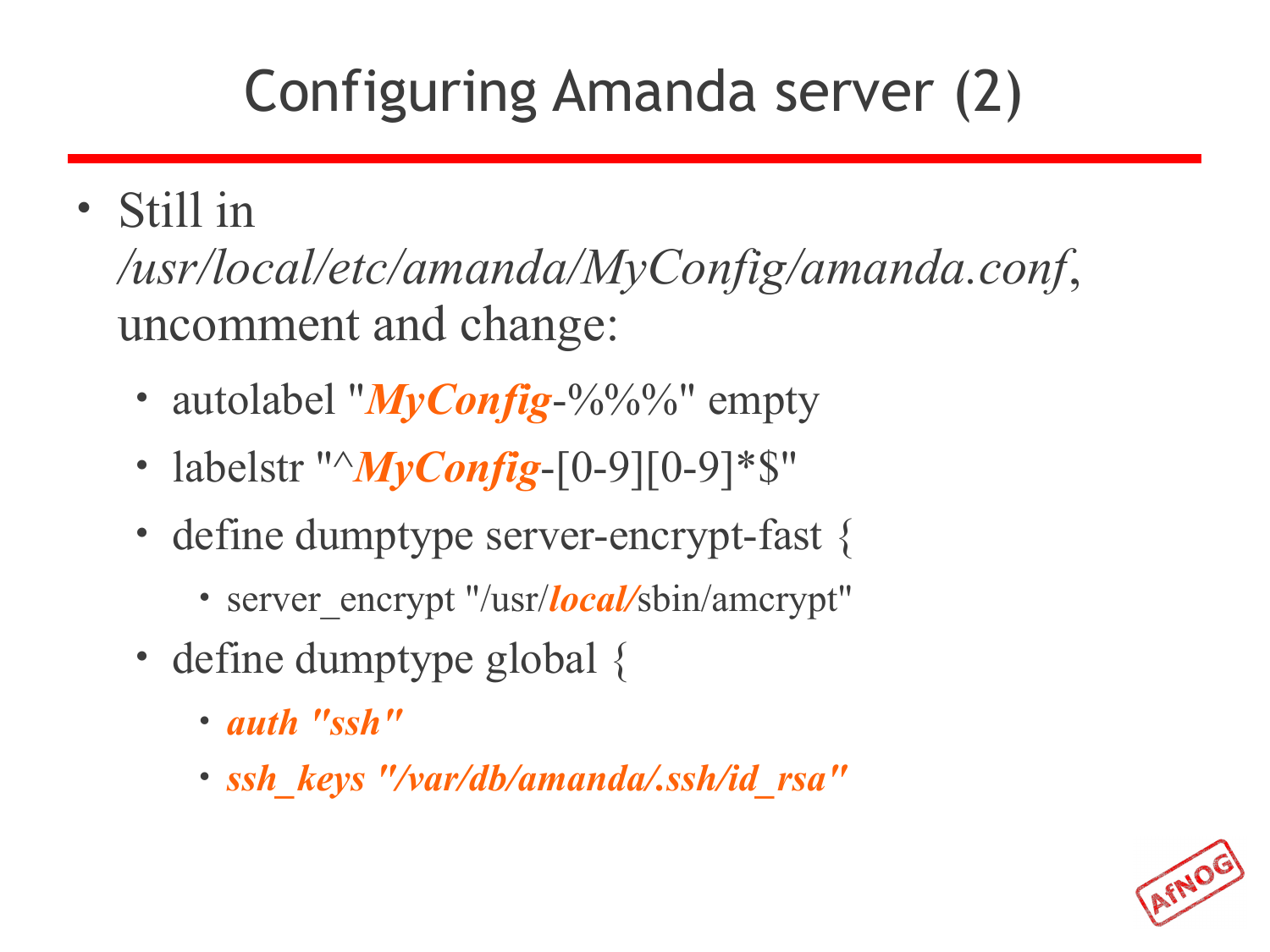#### Configuring Amanda server (3)

- Generate an SSH key for the amanda user:
	- *sudo -u amanda ssh-keygen -t rsa -C "SSH Key for Amanda Backups"*

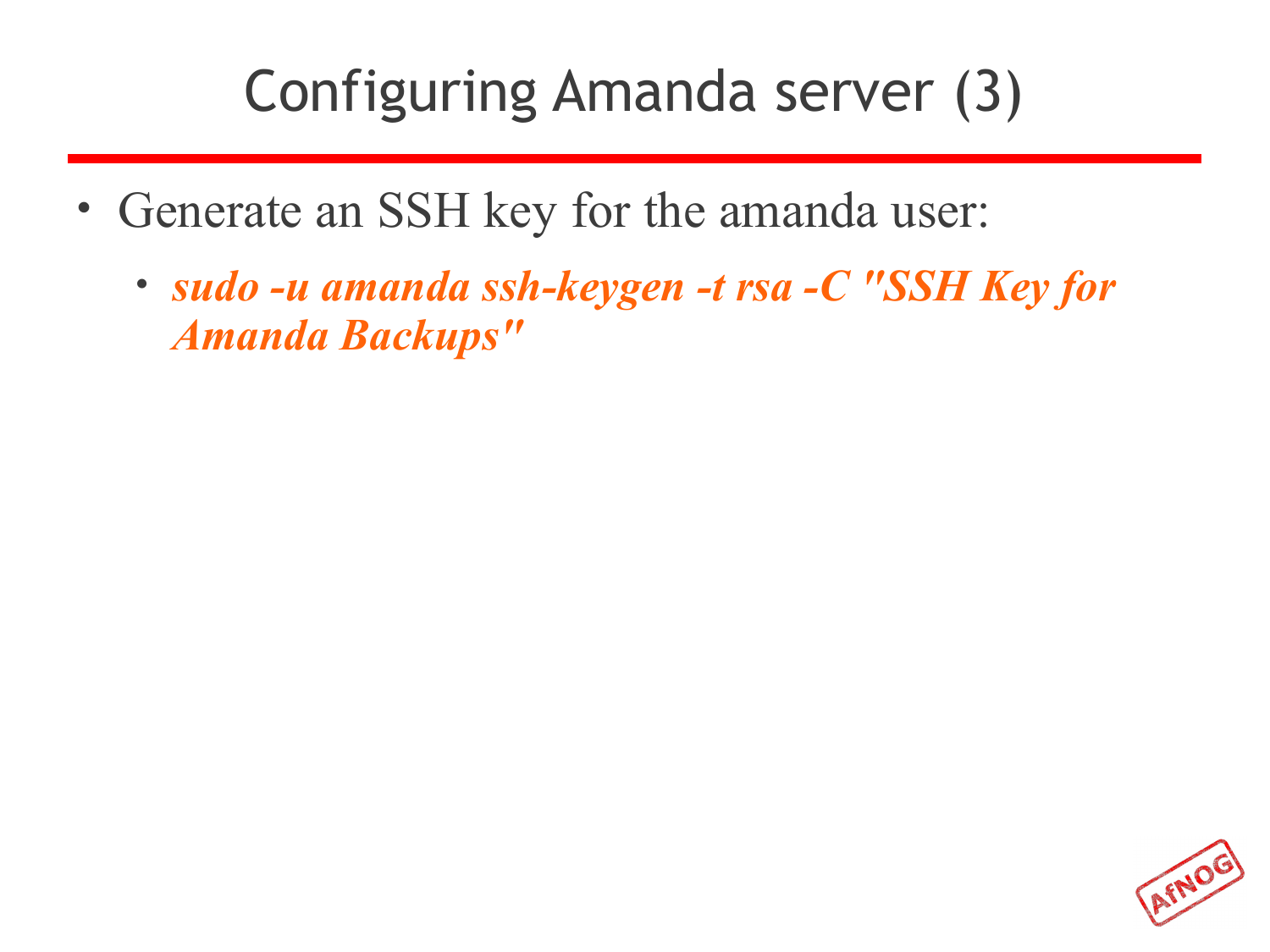#### Configuring an Amanda client (1)

- Install the client software:
	- *sudo -E pkg\_add -r amanda-server aespipe*
- Create directories for file list storage:
	- *sudo mkdir /usr/local/var/amanda/gnutar-lists*
	- *sudo chown amanda /usr/local/var/amanda/gnutar-lists*
- Copy the SSH key from the master:
	- *sudo -u amanda cp /var/db/amanda/.ssh/id\_rsa.pub /var/db/amanda/.ssh/authorized\_keys*
- Unlock the Amanda account:
	- *sudo chsh -s /bin/sh amanda*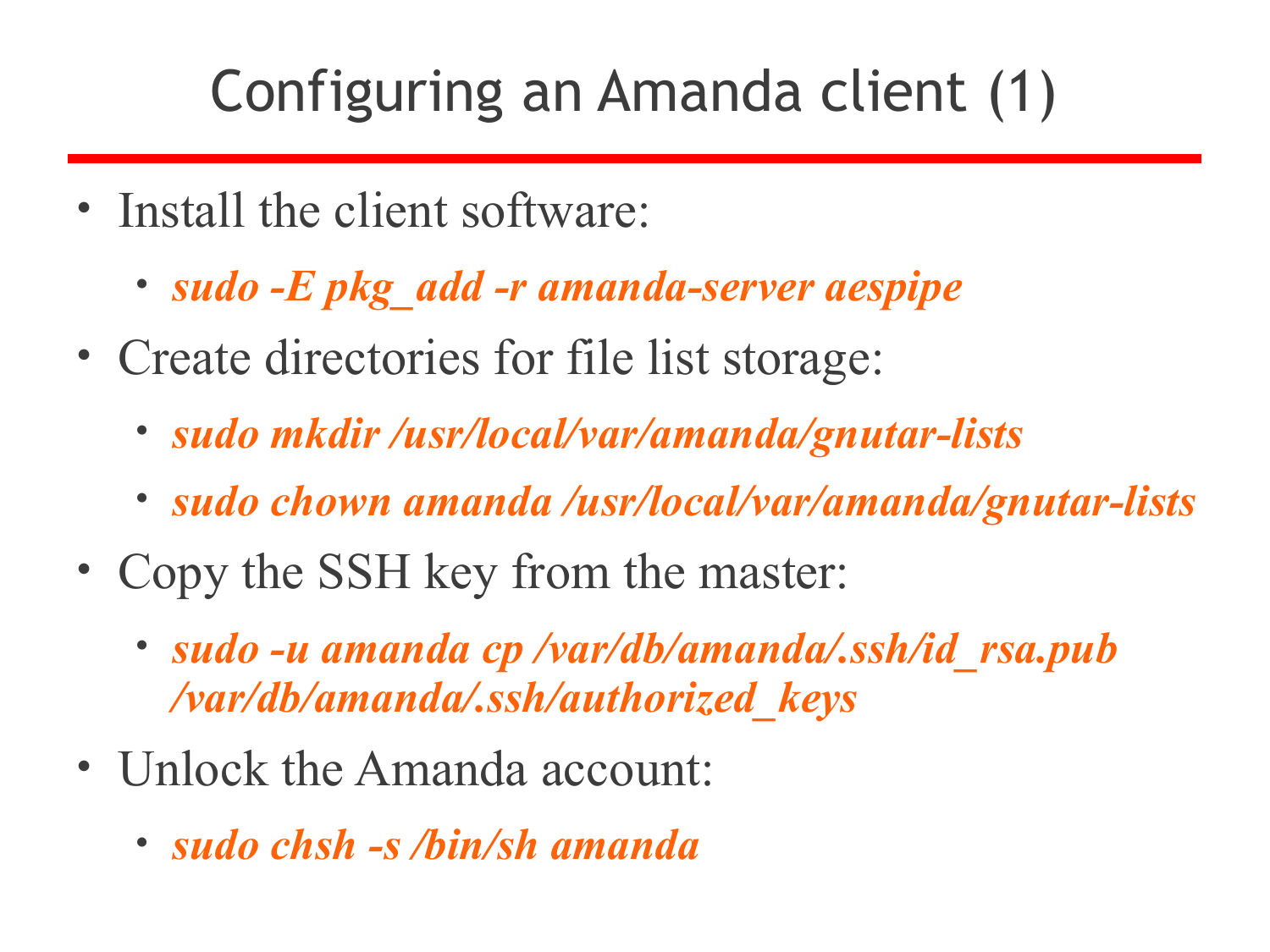# Configuring am Amanda client (2)

- Check that SSH login works (from the server):
	- *sudo -u amanda ssh amanda@localhost echo It works*
	- Should output: "It works"
- Secure the SSH key:
	- Edit */var/db/amanda/.ssh/authorized\_keys*
	- Add the following text before "ssh-rsa":
	- *command="/usr/local/libexec/amanda/amandad -auth=ssh amdump",no-port-forwarding,no-X11 forwarding,no-agent-forwarding* ssh-rsa …

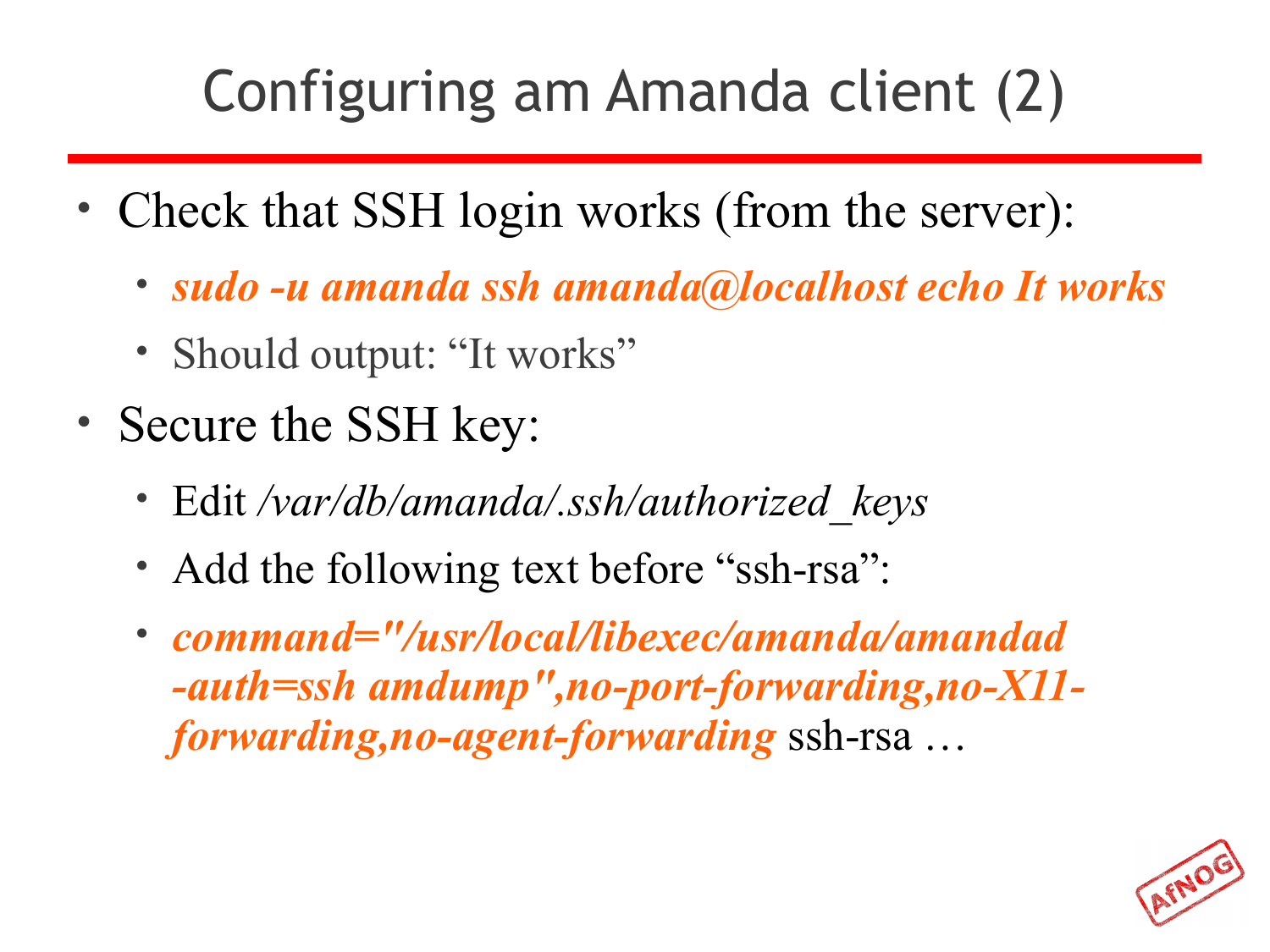### Configuring an Amanda client (3)

- On the server, create the file */usr/local/etc/amanda/MyConfig/disklist*:
	- *localhost /etc high-tar*
- Test the configuration:
	- *sudo -u amanda amservice localhost ssh noop </dev/null*
	- Should output: "OPTIONS features= ...; "
	- *sudo -u amanda amcheck MyConfig*
	- Look out for lines starting with WARNING: or ERROR:

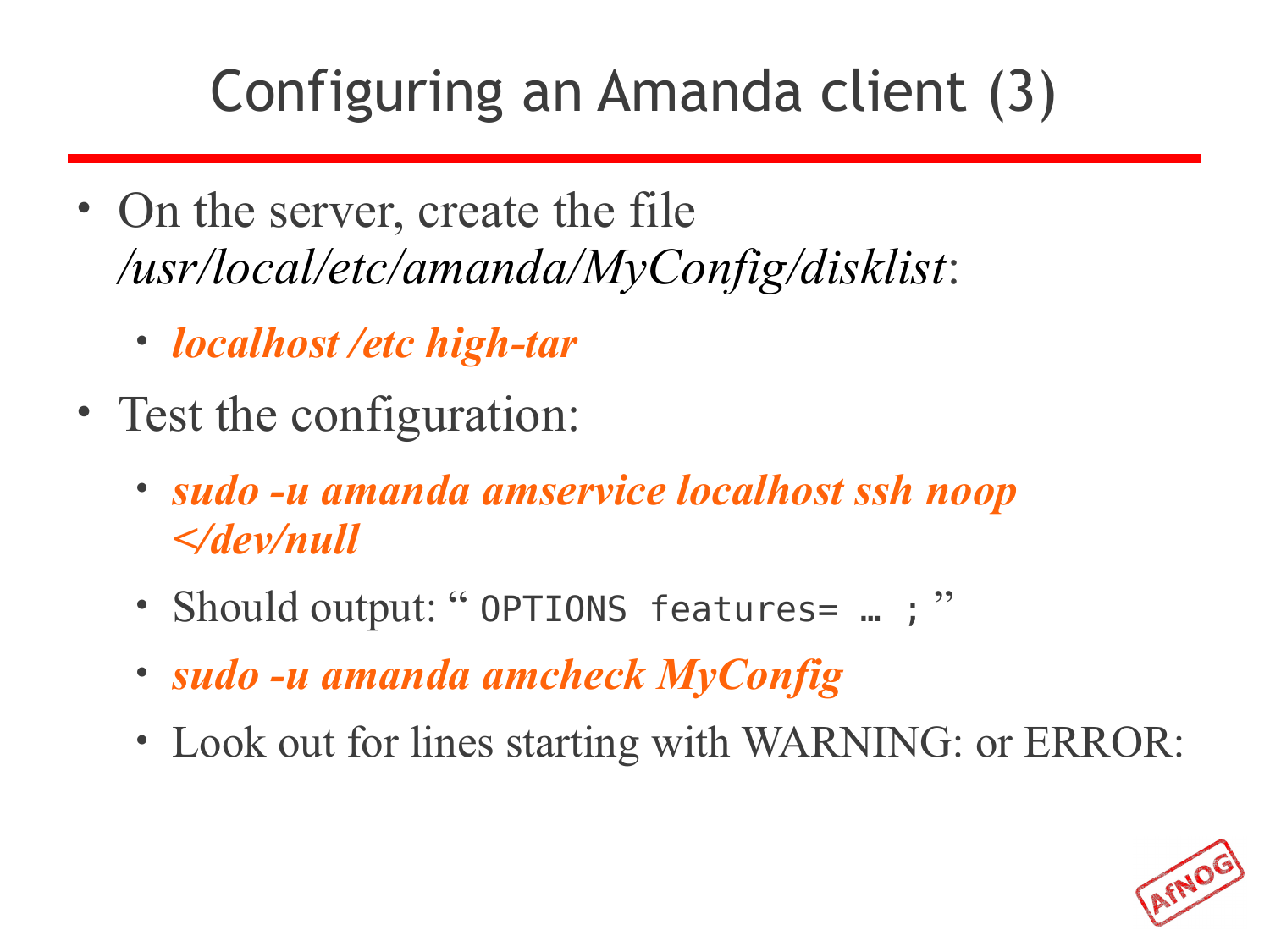# Backing up with Amanda (finally!)

- Run a backup manually (from the server):
	- *sudo -u amanda amdump MyConfig*
	- *echo \$?* should output "0"
	- Check your email!
- Schedule automatic backups every 10 minutes:
	- Edit */etc/crontab* and add these lines:
	- *\*/10 \* \* \* \* amanda /usr/local/sbin/amcheck -m MyConfig*
	- *\*/10 \* \* \* \* amanda /usr/local/sbin/amdump MyConfig*

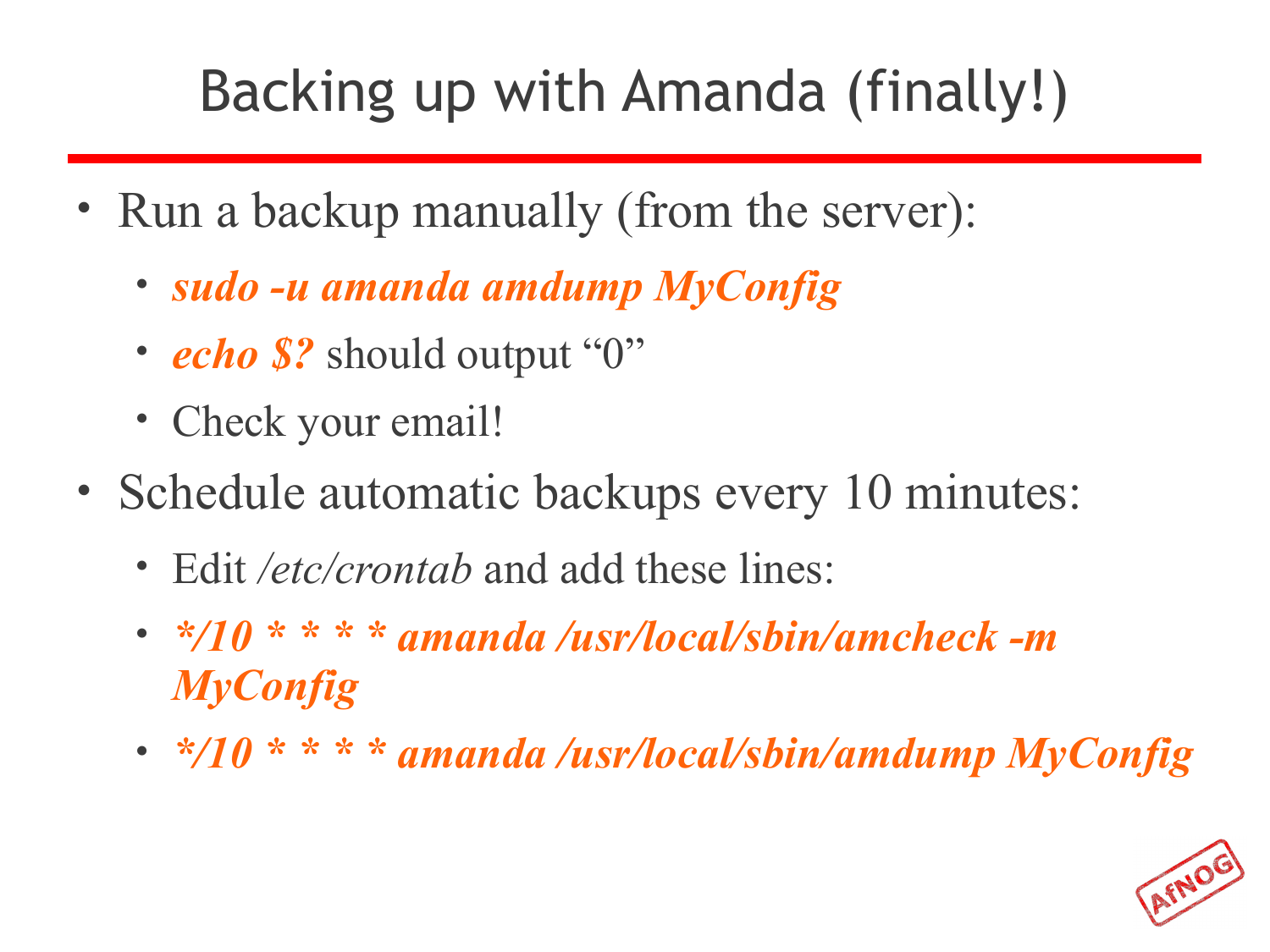# Restoring with Amanda

- Install the Amanda client package **on the server**
	- We're using the same machine for both, so already done
- Create

*/usr/local/etc/amanda/a manda-client.conf*:

- *index\_server "localhost"*
- *auth "local"*
- Run *amrecover*:
	- *sudo amrecover MyConfig*
	- *sethost localhost*
	- *setdisk /etc*
	- *setdevice*
	- *lcd /tmp*
	- *add rc.d*
	- *extract*
	- *exit*

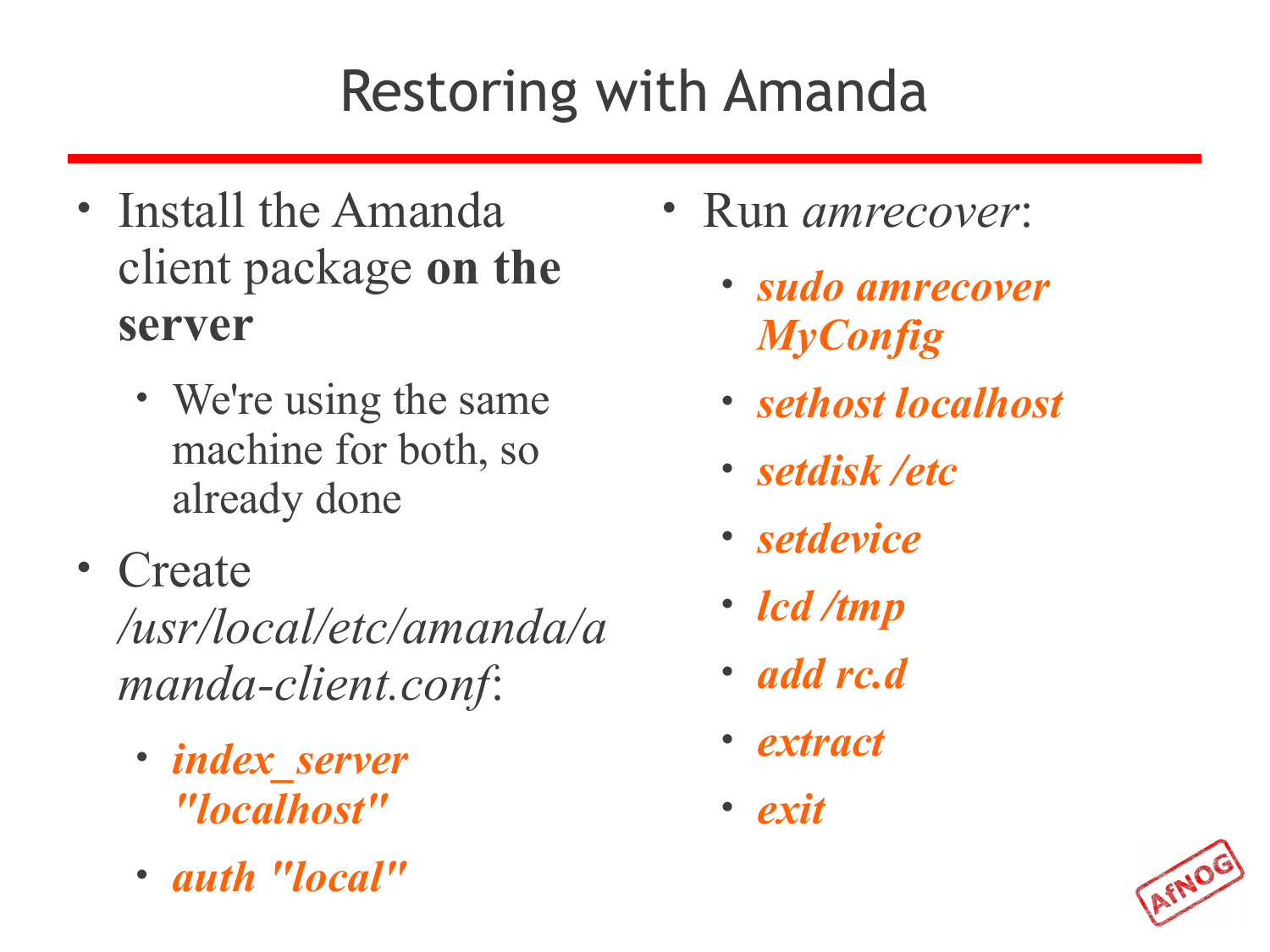#### Monitoring Amanda

- Check your tape status:
	- *sudo -u amanda /usr/local/sbin/amtape MyConfig show*
	- *sudo du -sh /var/amanda/vtapes/\**
- Check your last backup status:
	- *sudo -u amanda amreport MyConfig*
- Using Nagios to check Amanda:
	- <https://gist.github.com/30754> for *check\_amanda.pl*

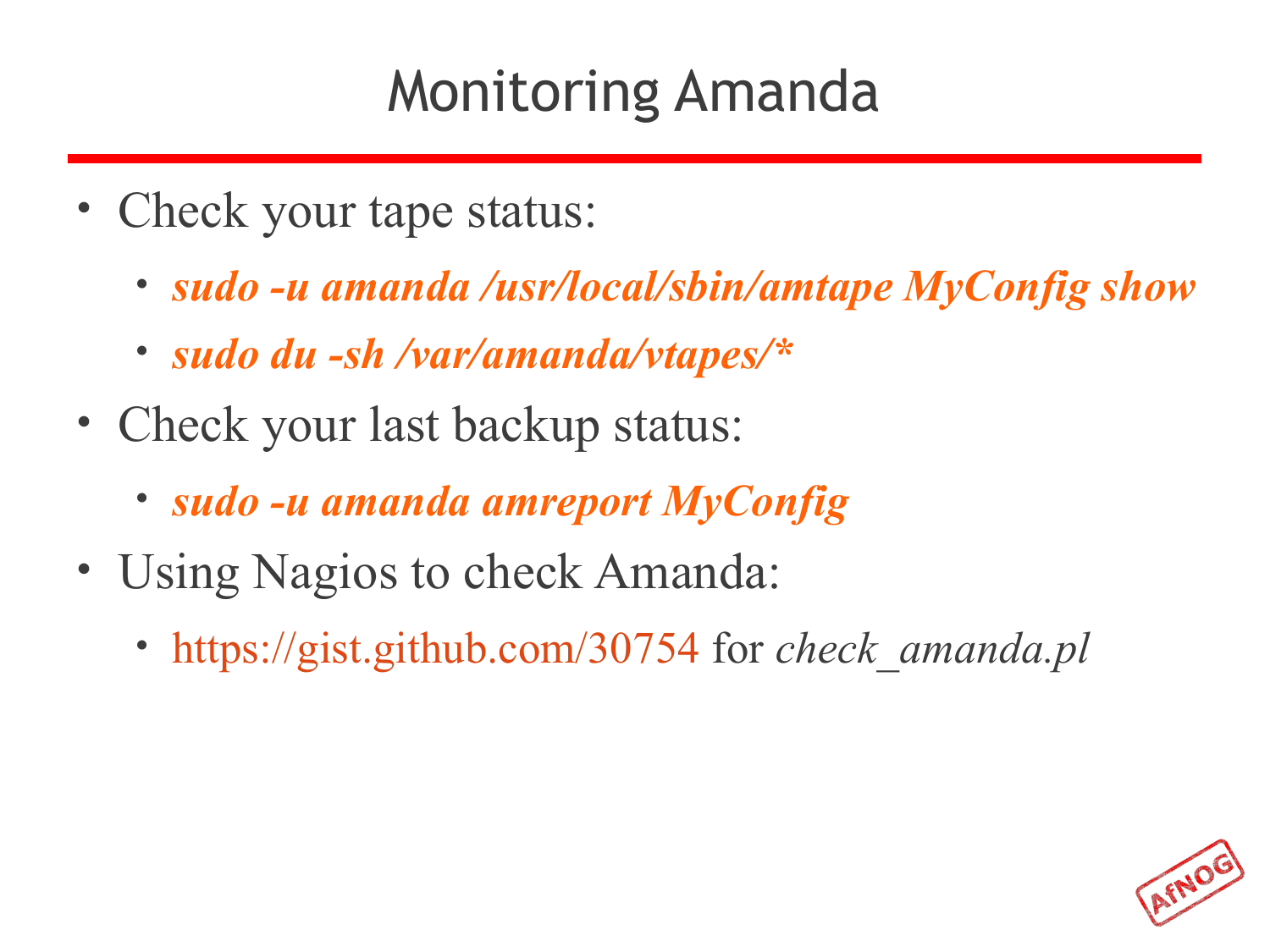#### Pros and cons of Amanda

- Pros:
	- Client-server network backup
	- Server-driven, minimal client configuration
	- Easy restore of individual files to a specified date
	- Works the same way for Windows clients (desktops)
	- VSS backup of open files on Windows clients
- Cons:
	- Difficult to configure!
	- Tape metaphor (virtual tapes) tricky to work with
	- Not designed for policies, e.g. full backup every Friday
	- No verify option!!!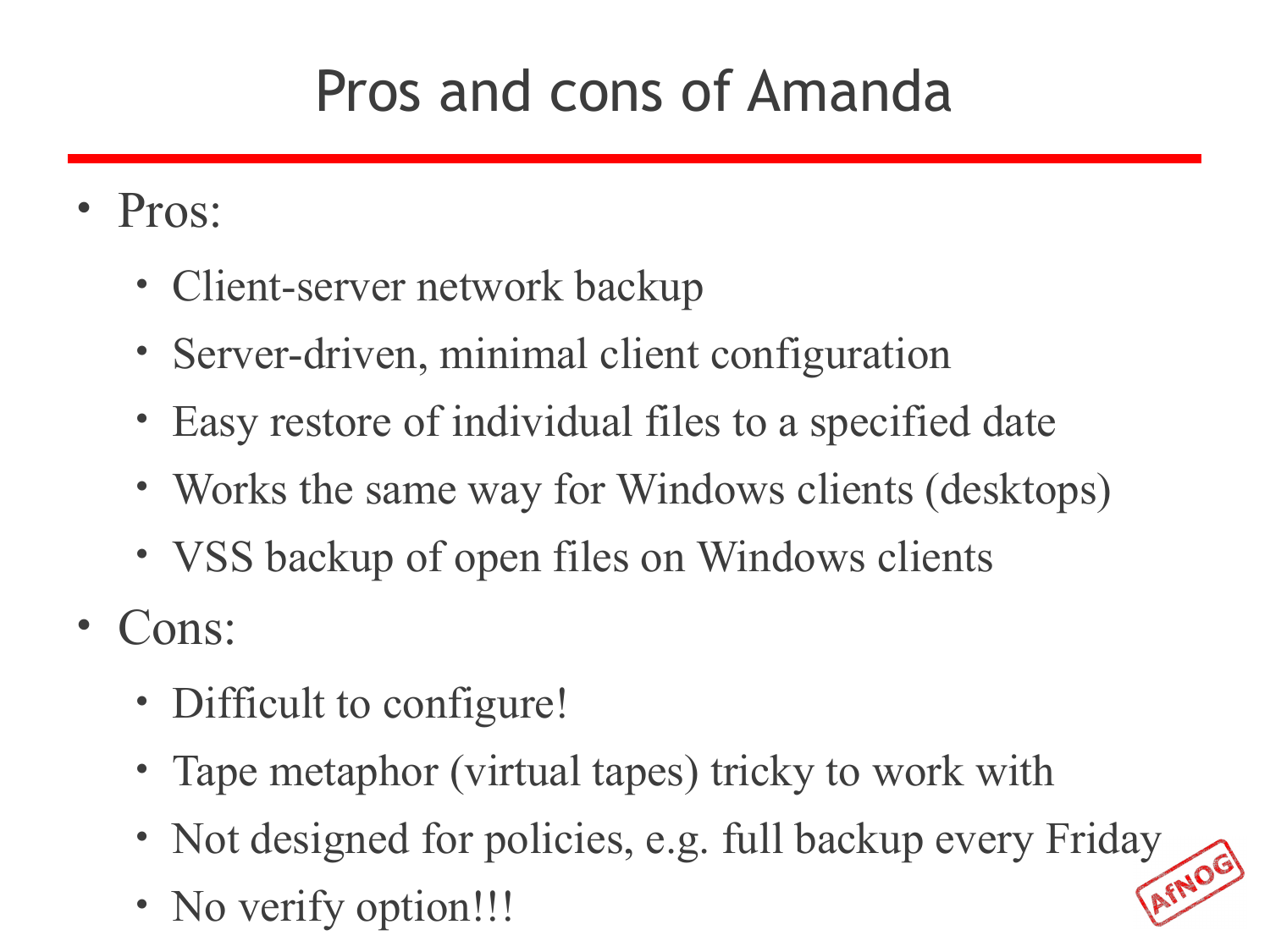# Using Duplicity (1)

- Install the package:
	- *sudo -E pkg\_add -rv duplicity*
- Run a full backup:
	- *duplicity full /usr file:///var/tmp/duplicity*
- Run an incremental backup:
	- *duplicity incremental /usr file:///var/tmp/duplicity*
- Disable password prompt
	- *PASSPHRASE=afnog duplicity incremental /usr file:///var/tmp/duplicity*

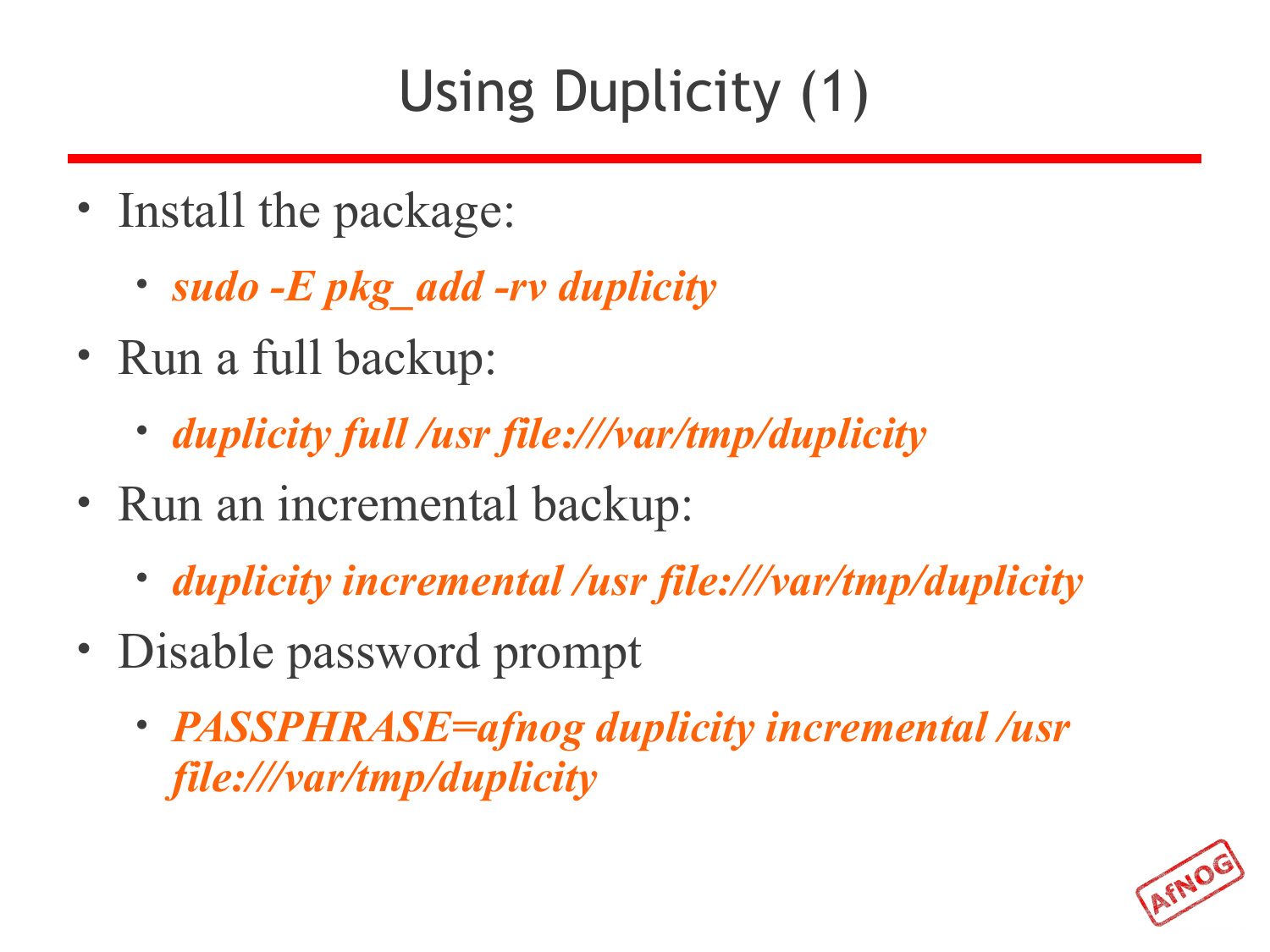# Using Duplicity (2)

- Backup to a remote machine via SSH:
	- Create an ssh key:
		- *ssh-keygen*
	- Copy it to a friend's computer:
		- *ssh afnog@vmyy.sse.ws.afnog.org tee -a .ssh/authorized\_keys < ~/.ssh/id\_rsa.pub*
	- Test passwordless login:
		- *ssh afnog@vmyy.sse.ws.afnog.org*
	- Test Duplicity:
		- *PASSPHRASE=afnog duplicity full /usr scp://afnog@vmyy.sse.ws.afnog.org/duplicity-vmXX*

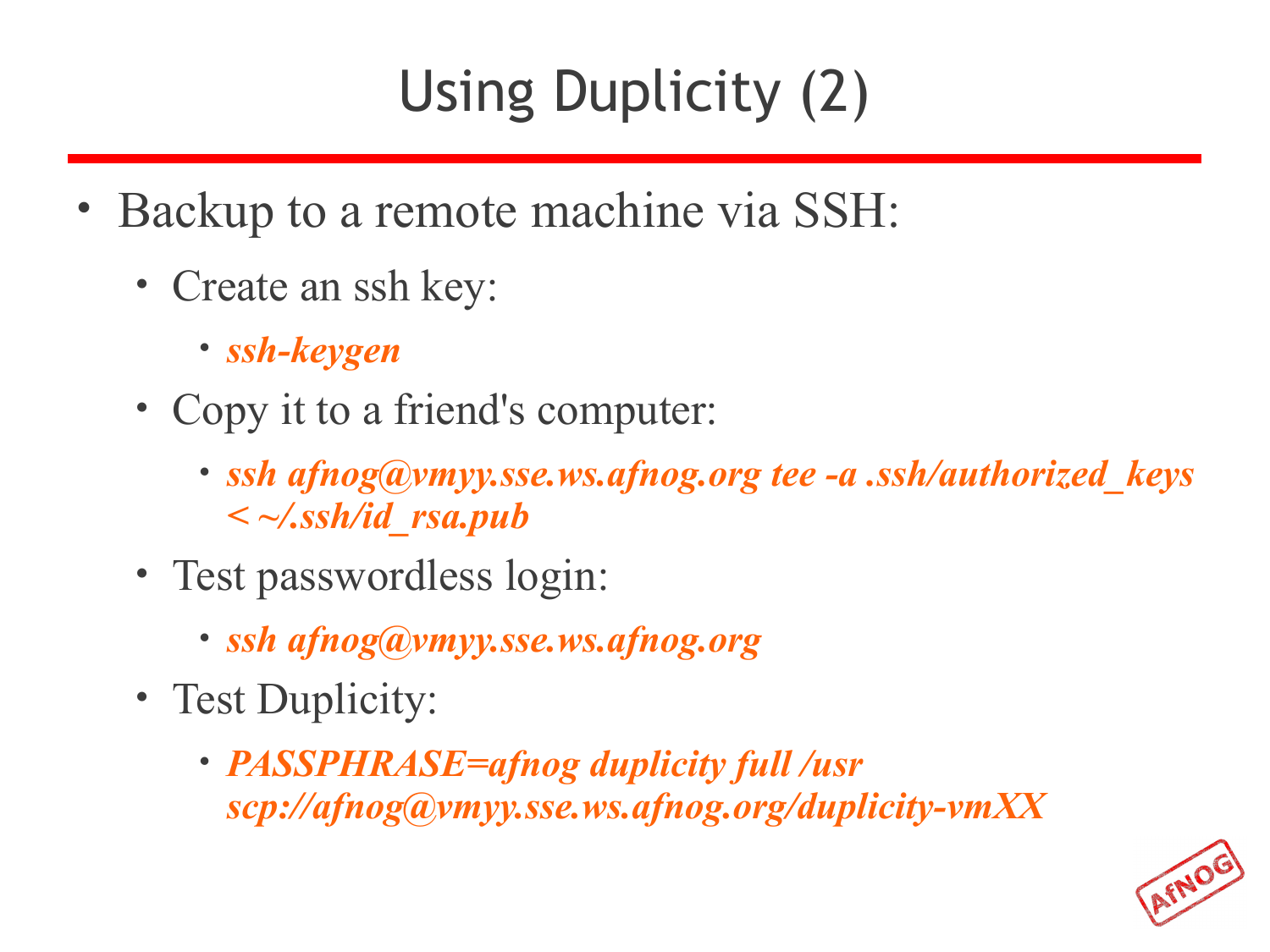# Using Duplicity (3)

- List files in backup:
	- *duplicity list-current-files file:///var/tmp/duplicity*
- Restore files:
	- *duplicity restore file:///var/tmp/duplicity /var/tmp/restored -r include*

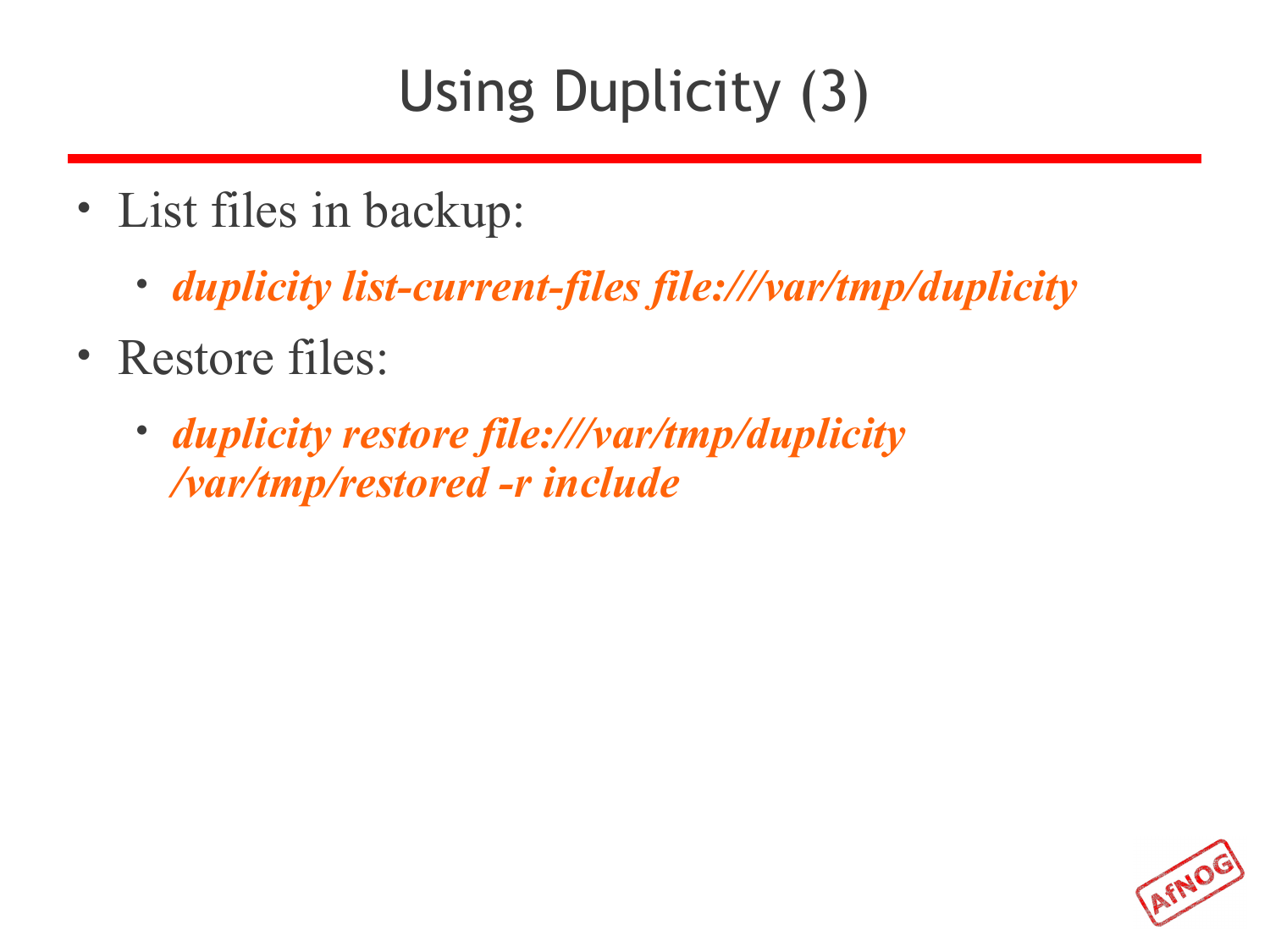# Using Duplicity (4)

- Verify your backup:
	- *PASSPHRASE=afnog duplicity verify file:///var/tmp/duplicity /usr*
- Exclude files:
	- *PASSPHRASE=afnog duplicity full /usr scp://afnog@vmyy.sse.ws.afnog.org/duplicity-vmXX --exclude /usr/home/afnog*
- List backups:
	- *duplicity collection-status file:///var/tmp/duplicity*

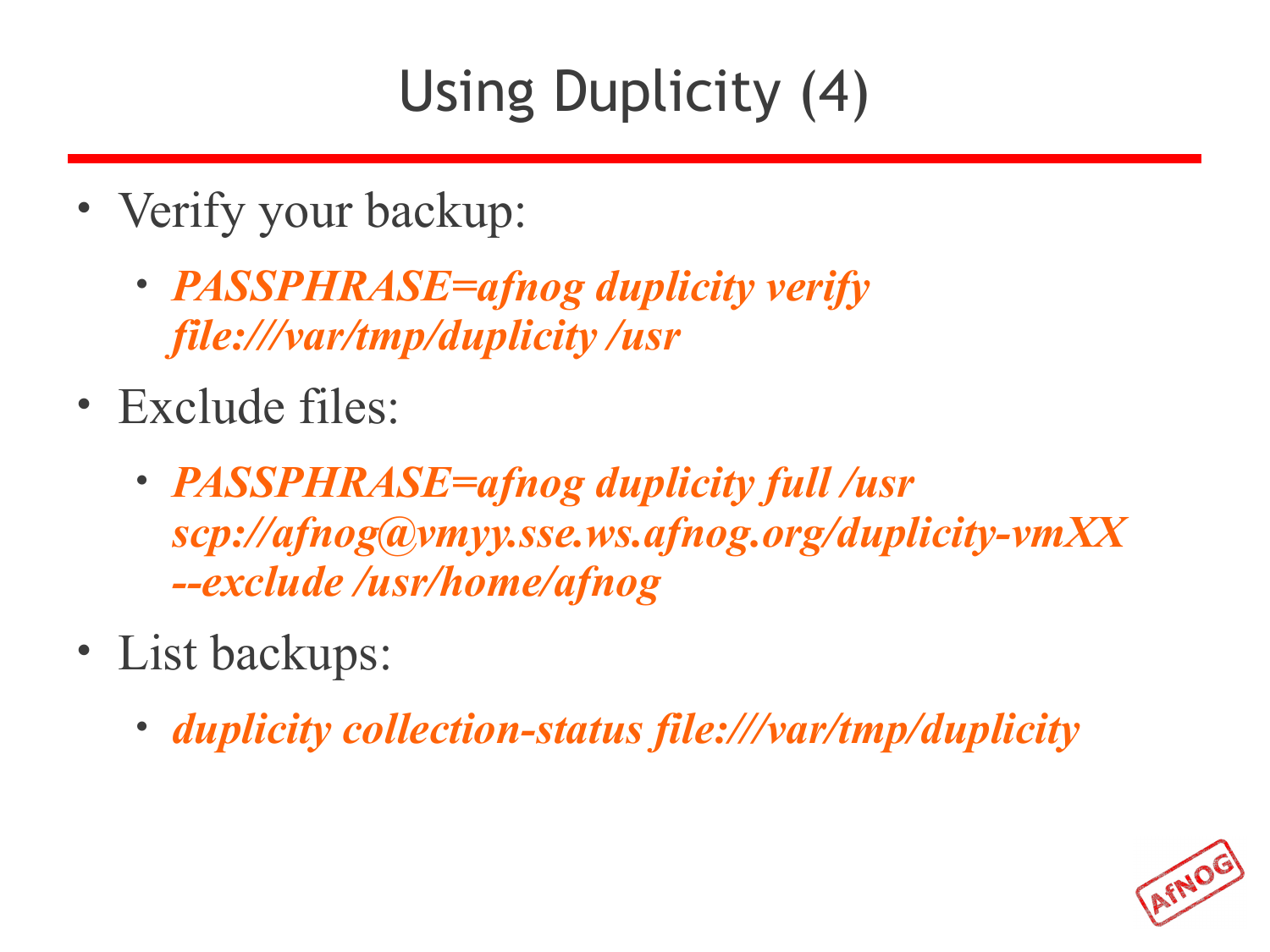### Pros and cons of Duplicity

- Pros:
	- Dead simple to use
	- Secure, high strength encryption
	- Easily restore file to a specific time
	- Supports many backends: disk, FTP, SSH, Amazon S3
- Cons:
	- No tape support
	- Inefficient use of network bandwidth for full backups